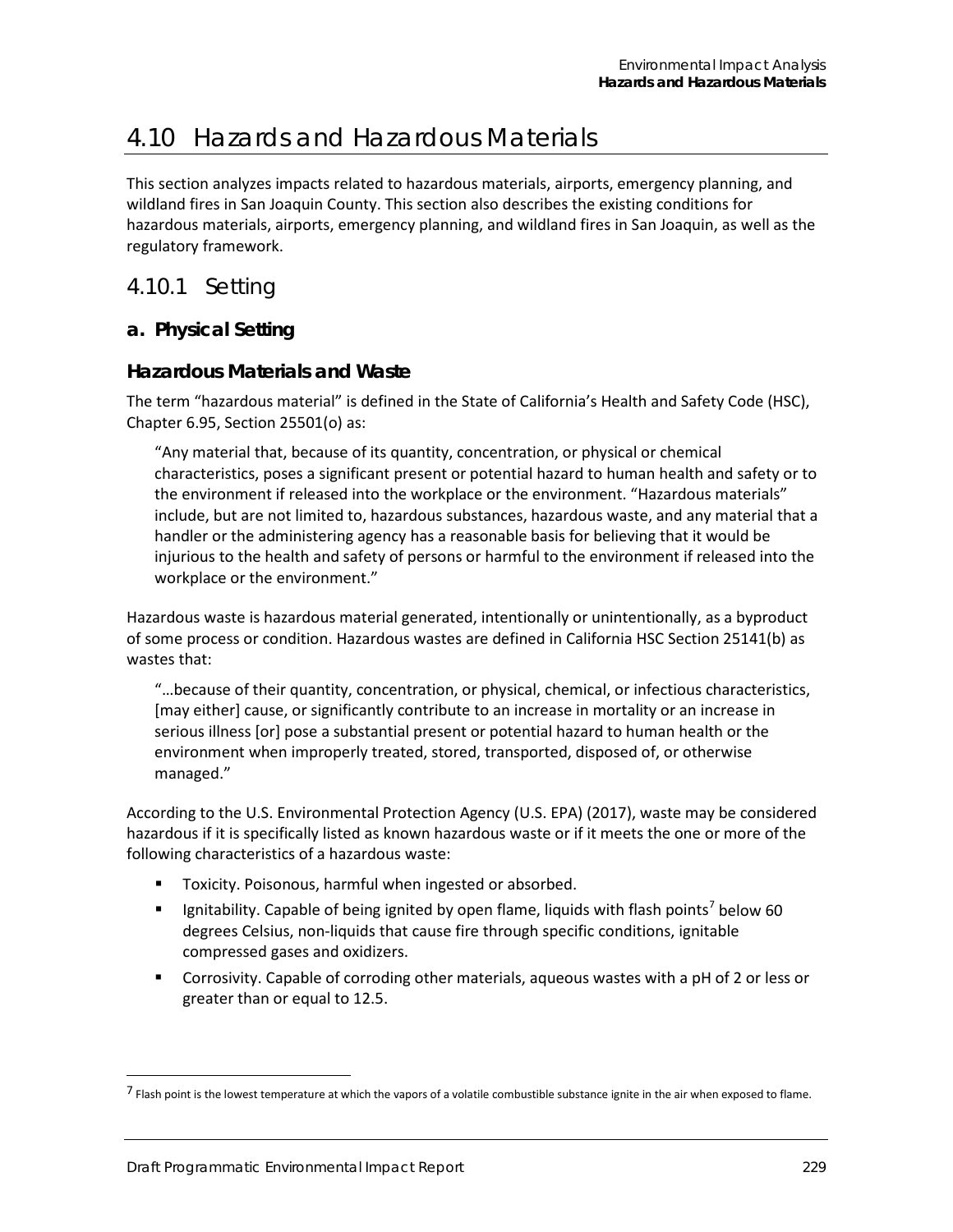Reactivity. May be unstable under normal conditions, may react with water, may give off toxic gases or may be capable of detonation or explosion under normal conditions or when heated.

# **Generation and Disposal of Hazardous Materials and Waste**

Many chemicals used in household cleaning, construction, light and heavy industry, dry cleaning, film processing, landscaping, and automotive maintenance and repair are considered to generate hazardous materials and waste. Additionally, in some cases, past industrial or commercial uses on a site may have resulted in spills or leaks of hazardous materials and petroleum that have caused contamination of the underlying soil and groundwater. Federal and state laws require that soils and groundwater having concentrations of contaminants that are higher than certain acceptable levels are handled and disposed as hazardous waste during excavation, transportation, and disposal. The California Code of Regulations (CCR), Title 22, Sections 66261.20-24 contains technical descriptions of characteristics that would cause a soil to be classified as a hazardous waste. Hazardous materials require special methods of disposal, storage, and treatment, and the release of hazardous materials requires an immediate response to protect human health and safety, and the environment. Improper disposal can harm the environment and people who work in the waste management industry.

Businesses that handle or generate hazardous materials within San Joaquin County are monitored by U.S. EPA; the San Joaquin County Environmental Health Department; the Central Valley Regional Water Quality Control Board (RWQCB); the San Joaquin County Environmental Health Department (EHD); Local Enforcement Agency (LEA) programs; and San Joaquin Valley Air Pollution Control District (Valley Air District). Generators of hazardous waste fall into two categories: large-quantity generators (LQG) and small-quantity generators (SQG). An LQG is defined as a person or facility generating more than 2,200 pounds of hazardous waste per month. An SQG is defined as generating greater than 100 kilograms (kg) and less than 1,000 kg (2,200 pounds) of hazardous waste per month. LQGs include industrial and commercial facilities, such as manufacturing companies, petroleum refining facilities, and other heavy industrial businesses.

LQGs must comply with federal and state requirements for managing hazardous waste. LQGs need a U.S. EPA identification number that is used to monitor and track hazardous waste activities. SQGs include facilities such as service stations, automotive repair, dry cleaners, and medical offices. The regulatory requirements for SQGs are less stringent than the requirements for LQGs; however, SQGs must also obtain an U.S. EPA identification number, which must be used for traceability on all hazardous waste documentation. Pursuant to federal law (40 CFR 262.41-43), all such generators must register with U.S. EPA for record-keeping and reporting.

# **Transportation of Hazardous Materials and Waste**

Hazardous materials, hazardous wastes, medical waste and petroleum products are a subset of the goods routinely shipped along the transportation corridors in San Joaquin County. In California, unless specifically exempted, it is unlawful for any person to transport hazardous wastes unless the person holds a valid registration issued by the Department of Toxic Substances Control (DTSC). The DTSC maintains a list of active registered hazardous waste transporters throughout California, and the California Department of Public Health regulates the haulers of hazardous waste. There are 25 registered hazardous waste transporters in San Joaquin County (DTSC 2017a).

Transportation of hazardous materials and wastes within San Joaquin County occurs through a variety of modes: truck, rail, air, ship, and pipeline. Transportation of hazardous materials by truck is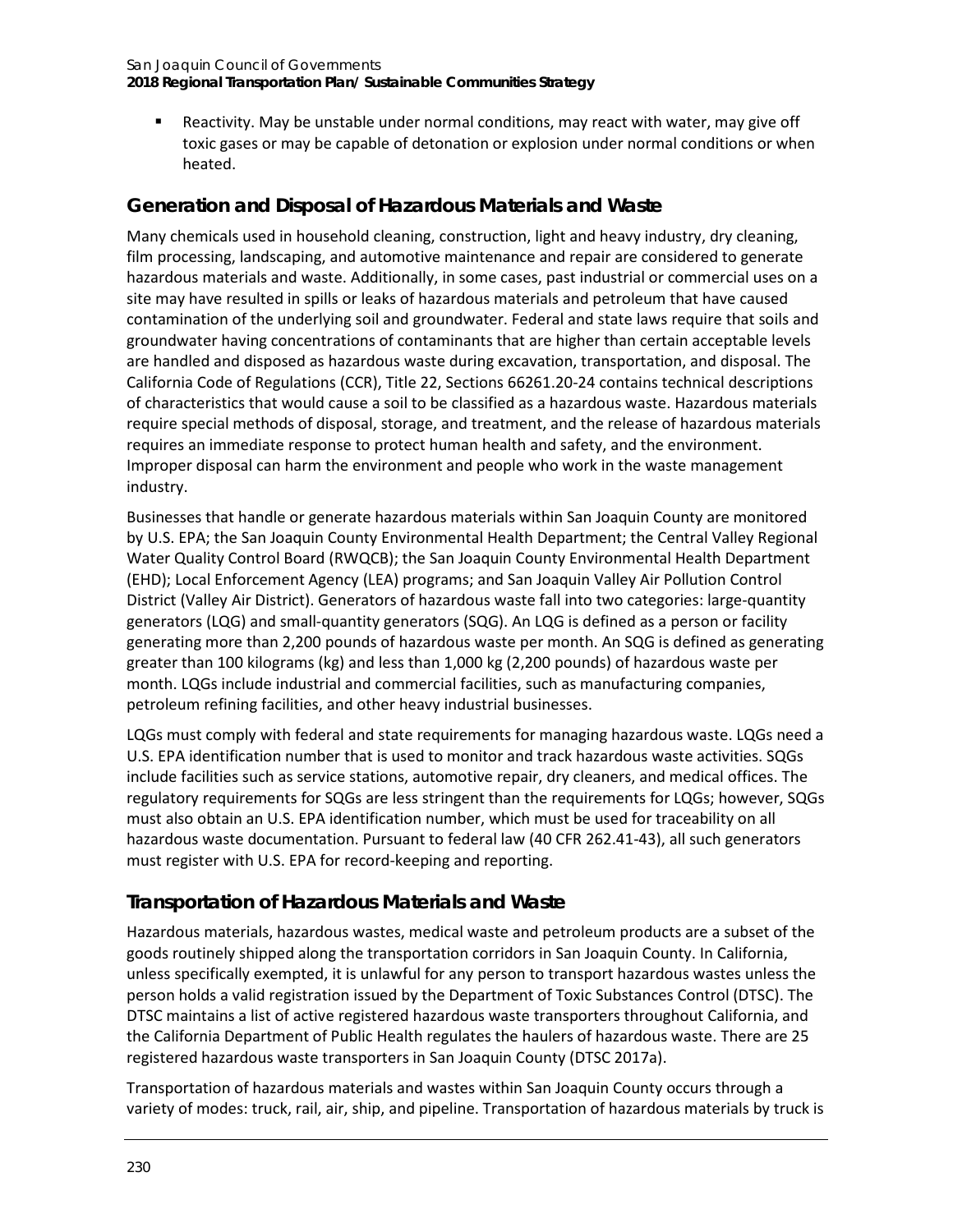regulated by the DOT. The DOT, Federal Motor Carrier Safety Administration, identifies several highways and county roads in San Joaquin County as a Hazardous Materials Route in its National Hazardous Materials Route Registry (2017). These highways and roads include sections of:

- Ahern Road
- Bird Road
- Byron Road
- $\blacksquare$  Chrisman Road/11<sup>th</sup> Street
- Grant Line Road

**State Highway 4** 

- Patterson Pass Road
- **Kasson Road**
- **Interstate 5**
- Interstate 205
- **State Highway 12**
- **Interstate 580**

On a tonnage basis, transport by truck accounted for approximately 94.6 percent of the hazardous materials transported in the nation in 2007 (FHWA, 2013). Considering the abundance of roads compared to rail and pipelines in the San Joaquin region, trucks are likely responsible for transporting the majority of hazardous materials within the SJCOG region. According to the DOT (2017), truck transport consistently accounts for the largest share of reportable incidents each year in California. For example, in 2016, truck transport accounted for approximately 90 percent of the reportable incidents in the State, while rail and air transport accounted for the other 10 percent. Reportable incidents in 2017, through and October 23, 2017, have shown a similar trend, with truck transport accounting for approximately 90 percent of the reportable incidents in the state (DOT 2017). While hazardous waste incidents account for a small percentage of overall highway incidents, the impact of these incidents can be more severe due to the nature of the material(s) involved.

The transport of hazardous materials by rail is also regulated by DOT. Freight railroads have employee safety training requirements and operating procedures that govern the handling and movement of hazardous goods, including crude oil. Federal regulations and self-imposed safety practices dictate train speeds, equipment and infrastructure inspections, and procedures for how to handle and secure trains carrying hazardous materials. The freight rail industry provides instruction to local public safety officials at the Transportation Technology Center's Security and Emergency Response Training Center, and individual railroads conduct additional local training for first responders (Association of American Railroads 2015). Freight railroads also work with State emergency planning committees and local first responders to develop emergency response plans. In accordance with a February 2014 agreement between the DOT and Association of American Railroads, railroads have developed an inventory of emergency response resources and provided the DOT with information on the deployment of those resources. This information is available upon request to appropriate emergency responders (Association of American Railroads 2015). A list of the rail facilities in San Joaquin County is provided in Section 4.14, *Transportation and Circulation*.

Pipelines, primarily underground, are used to transport a variety of potentially hazardous substances, including natural gas, crude oil, and other petroleum products throughout San Joaquin County. For example, Pacific Gas & Electric maintains and operates a natural gas pipeline that is roughly parallel to Interstate 5 through most of the County, passing through the city of Stockton, and Phillips 66 Pipeline operates a crude oil pipeline parallel to Interstate 580 in the southwestern portion of the county, among other (NPMS 2017). The American Petroleum Institute recommends

- State Highway 26 **State Route 33**
- State Highway 88
- **State Highway 99**
- **State Highway 120**
- **State Highway 132**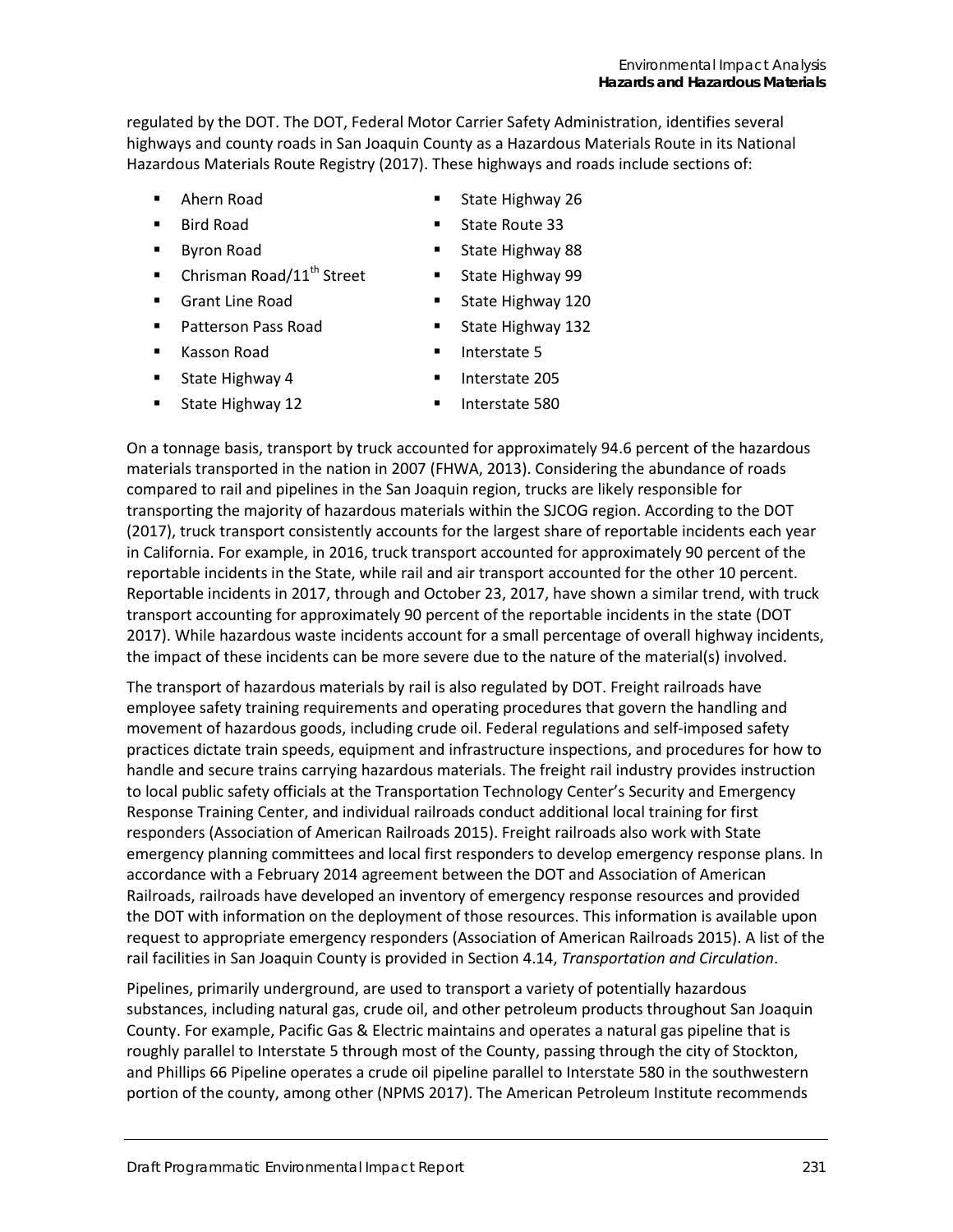#### San Joaquin Council of Governments **2018 Regional Transportation Plan/ Sustainable Communities Strategy**

setbacks of 50 feet from petroleum and hazardous liquids lines for new homes, businesses, and places of public assembly. It also recommends 25 feet for garden sheds, septic tanks, and water wells; and 10 feet for mailboxes and yard lights (American Petroleum Institute, 2004). The Transportation Research Board (1988) encourages the use of zoning regulations to minimize casualties in the event of a catastrophic pipeline rupture. Possible land use techniques include, for example, establishing setbacks; regulating or prohibiting certain types of structures and uses near transmission pipelines; and encouraging, through site and community planning, other types of activities and facilities, such as mini-storage businesses, linear parks, and recreational paths, within or in the vicinity of pipeline rights-of-way.

The Port of Stockton is located within San Joaquin County, on the Stockton Deepwater Ship Channel, 80 miles from the Pacific Ocean along the San Joaquin River. The Port owns and operates a major, diversified intermodal transportation center that encompasses more than 2,000 acres of operating area and real estate. The Port of Stockton has over 11,000 lineal feet of waterside docking for berthing and cargo operations of up to 17 vessels, as well as 1.1 million square feet of dockside transit sheds and shipside rail trackage, with 40 miles of rail track that can be served by Union Pacific or Burlington Northern Santa Fe (BNSF) Railroads. Existing facilities include 7.7 million square feet of warehousing for both dry bulk and general cargo, which compose the largest percentage of the Port's dockside operations. Stockton's deepwater channel has an average depth of 37 feet at average low tide and 40 feet at average high tide. Panamax-sized vessels with load capacity up to 45,000-ton dead-weight class, which are fully loaded, and partially loaded 80,000-ton dead-weight vessels can be accommodated. There is no width restriction of vessels, and ships up to 900 feet in length can navigate the Stockton Ship Channel. The Port is 1 mile from I-5 and all interconnecting major highway systems. The nearest port of entry for container cargo is the Port of Oakland (SJCOG 2014).

# **Potential for Hazardous Materials and Hazardous Materials Sites**

Many activities in San Joaquin County involve the use, storage, or production of hazardous materials. The use of hazardous materials is commonplace in commercial, industrial, and manufacturing activities, and many businesses within San Joaquin County are permitted to handle and transport hazardous materials. There are historic and existing land uses that have generated hazardous waste as part of daily business operations. LQGs and SQGs include such commercial uses as painters, dry cleaners, automotive service stations, and medical offices, and industrial uses such as metal fabrication, metal scrap yards, railways, cement companies, food manufacturing, chemical manufacturing, and Pacific Gas & Electric substations (U.S. EPA, 2017). In addition, older structures may contain building materials that are considered hazardous, such as asbestos and lead-based paint. In general, these historic and current uses and building materials are located throughout San Joaquin County.

California Government Code Section 65962.5 requires the California Environmental Protection Agency (CalEPA) to prepare an annual Hazardous Waste and Substances List, commonly referred to as the Cortese List. The addition or inclusion of a site on the Cortese List has bearing on the local permitting process and compliance with CEQA. For example, projects proposed at a site on the Cortese List are not eligible for categorical exemptions to CEQA per Section 15300.2(e) of the State CEQA Guidelines. The Cortese List is not maintained as a centralized list, however, and a variety of governmental data sources identify sites where hazardous substances may have been released or may have created a hazardous condition on-site. These include: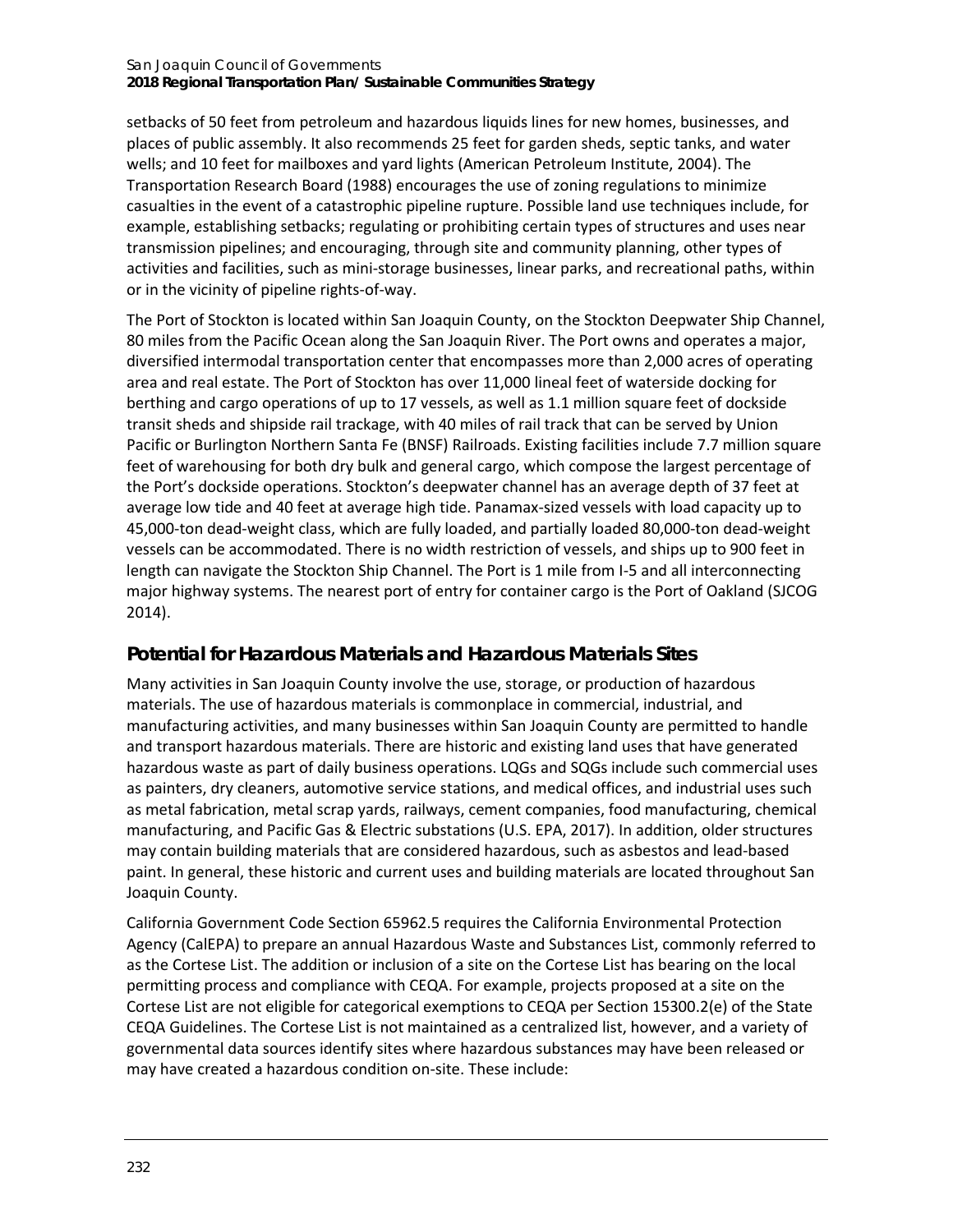- **DTSC Active Transporter County Search Report (2017a);**
- DTSC EnviroStor database (DTSC 2017b) (Cortese List) for tracking hazardous waste facilities and site with known contamination or sites where there may be reasons to investigate further;
- State Water Resources Control Board's (SWRCB) GeoTracker database (SWRCB 2017) of records for sites that require cleanup, such as leaking underground storage tank (UST) sites, Department of Defense sites, landfill sites, and Cleanup Program sites;
- California Office of Emergency Services (OES) Hazardous Materials Spill Notification database (2017) that includes information on reported hazardous material accidental releases or spills;
- The DOT's Hazardous Materials Incident Report System database (DOT 2017), which is maintained by the U.S. EPA and contains data on hazardous material spill incidents;
- California Department of Resources Recycling and Recovery's (CalRecycle) Solid Waste Inventory System database (CalRecycle 2017) of active and closed solid waste sites;
- The U.S. EPA Envirofacts database (2017b) of Resource Conservation and Recovery Act (RCRA) sites, as well as other hazardous sites, such as superfund and brownfield sites; and
- The United States Army Corps of Engineers (USACE) list of Formerly Used Defense Sites for California (2015).

All of the databases listed above have identified sites within San Joaquin County. As described above, the DTSC Active Transporter County Search Report identifies 23 registered hazardous waste transporters in the county. The DOT's Hazardous Materials Incident Report System database identified 35 hazardous materials spill incidents in San Joaquin County between January 1, 2017, and November 30, 2017. Seven incidents were in Stockton, 19 were in Tracy, two were in Manteca, five were in Lathrop, one was in French Camp, and one was in Escalon. Of these, only one incident was considered a serious incident. On July 31, 2017, approximately 7,000 gallons of alcohol was released from a tank car. No injuries were reported. Five sites in San Joaquin County are identified on the USACE list of Formerly Used Defense Sites for California. According to CalRecycle's Solid Waste Inventory System database, there are seven active landfill sites in San Joaquin County and an additional 29 landfill sites that have been closed.

For some databases, such as the DTSC's EnviroStor database and the U.S. EPA Envirofacts database, the list of identified sites is too exhaustive to provide in its entirety for purposes of this EIR. For example, the EnviroStor identifies 341 cleanup sites in San Joaquin County, including closed sites that have been fully remediated; sites where contamination is contained but land use restrictions are in place; and sites under evaluation, active remediation, and monitoring. Among these sites are superfund sites, state response hazardous sites, contaminated soil sites, and school cleanup sites and leaking UST sites. The U.S. EPA Envirofacts database also identifies hundreds of RCRA sites in the region, including some that are also listed in the EnviroStor database. Examples of some of the RCRA sites identified in the region include gas stations, dry cleaners, automotive repair shops, medical facilities, automobile dealerships, paint stores, and trucking companies. The SWRCB GeoTracker database identifies 1,236 cleanup sites, some have been which remediated and closed, and some of which have yet to be closed. For purposes of this EIR, it is more important to note that many sites on the Cortese list exist throughout San Joaquin County, typically within proximity to the transportation network and more densely populated areas in the region.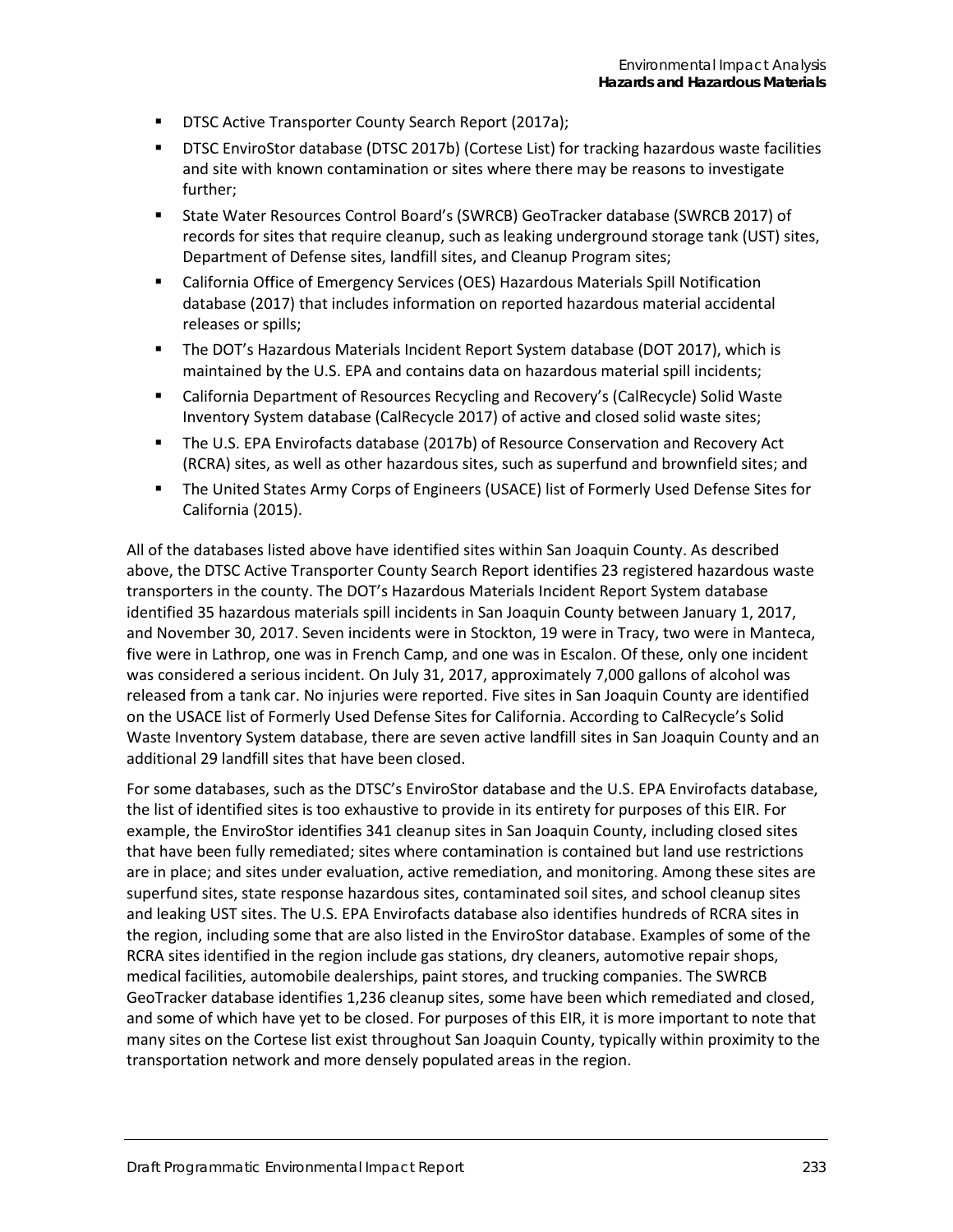#### San Joaquin Council of Governments **2018 Regional Transportation Plan/ Sustainable Communities Strategy**

To address the potential for documented and undocumented hazards on a site, the American Society for Testing and Materials has developed widely accepted practice standards for the preliminary evaluation of site hazards (E-1527-05). Phase I Environmental Site Assessments (ESAs) include an on-site visit to determine current conditions; an evaluation of possible risks posed by neighboring properties; interviews with persons knowledgeable about the site's history; an examination of local planning files to check prior land uses and permits granted; file searches with appropriate agencies having oversight authority relative to water quality and/or soil contamination; examination of historic aerial photography of the site and adjacent properties; a review of current topographic maps to determine drainage patterns; and an examination of chain-of-title for environmental lines and/or activity and land use limitations. If a Phase I ESA indicates the presence, or potential presence of contamination, a site-specific Phase II ESA is generally conducted to test soil and/or groundwater. Based on the outcome of a Phase II ESA, remediation of contaminated sites under federal and state regulations may be required prior to development. Phase I ESAs can also be used to identify the potential for presence of hazardous building materials in situations where older structures intended for demolition could contain lead-based paint, asbestos containing materials, mercury, or polychlorinated biphenyls.

# **Schools**

Children are particularly susceptible to long-term effects from emissions of hazardous materials. Therefore, locations where children spend extended periods of time, such as schools, are particularly sensitive to hazardous air emissions and accidental release associated with the handling of extremely hazardous materials, substances, or wastes. According to the California Department of Education (DOE) (2017b), there are 246 public schools in San Joaquin County. There are an additional 41 private schools in the county (DOE 2017a). According to the San Joaquin County Office of Education, there are 14 school districts with more than 135,000 students enrolled (SJCOE 2017).

# **Airports**

San Joaquin County has six public-use aviation airports, which include the following:

- **Kingdon Executive**
- Lodi
- **-** Lodi Precissi Airpark
- **New Jerusalem**
- **Stockton Metropolitan**
- Tracy Municipal

Of these airports, only the Stockton Metropolitan Airport provides scheduled air carrier service. There are also seven private airports in the county, including hospital heliports and small agricultural airstrips. Currently, there are no operational military airfields in the county.

Municipalities and communities in San Joaquin County must consider housing and economic development along with airport interests in making decisions concerning the amount and type of new development to allow in and near airport flight corridors. Potential hazards in relationship to airport operations are generally regulated by the Federal Aviation Administration (FAA), with local planning and evaluation of proposed projects (in terms of a proposed project's compatibility in relationship to air and ground operations and the safety of the public) under the authority of the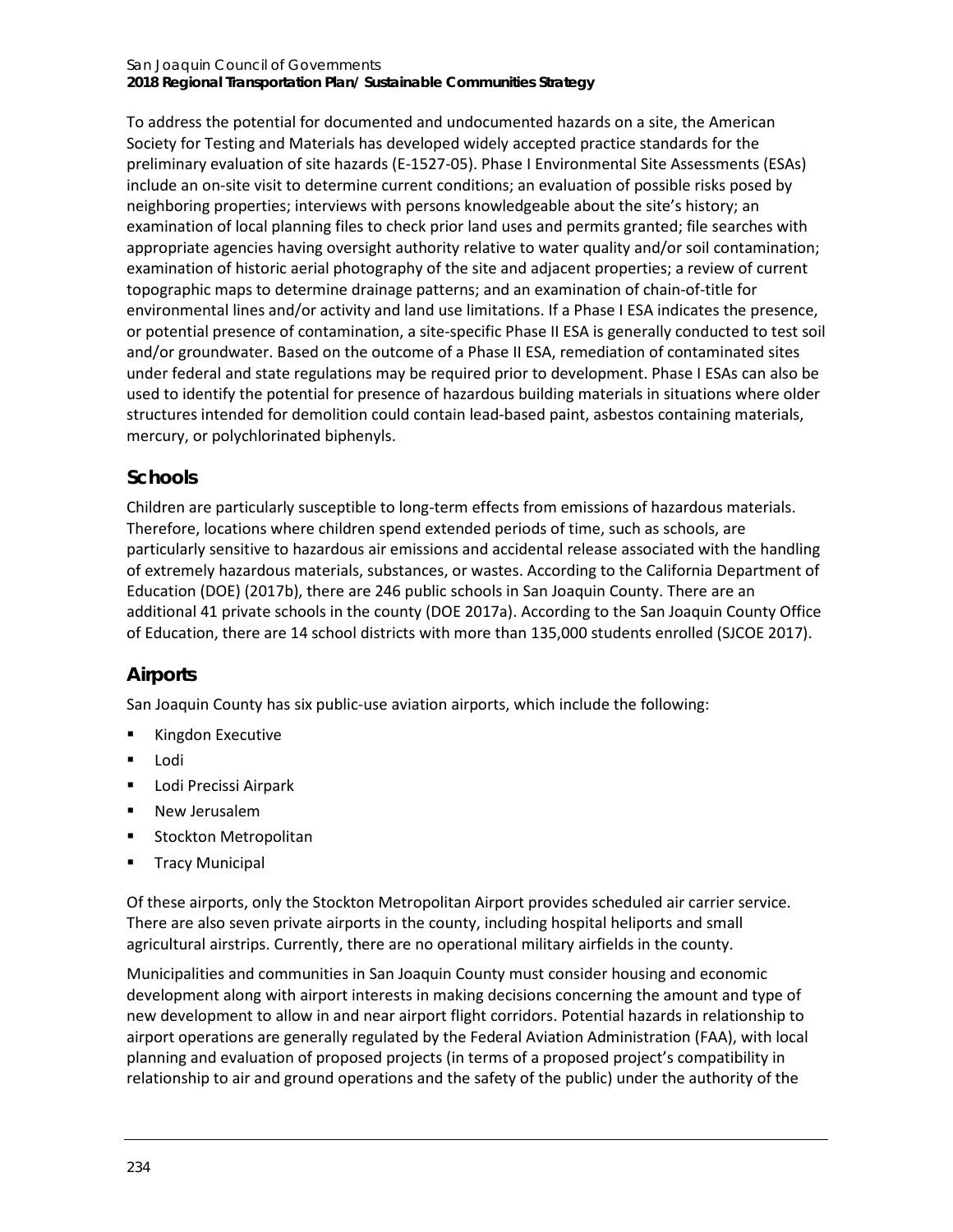applicable airport land use commission (ALUC) through an airport land use compatibility plan (ALUCP). Applicable ALUCPs to the SJCOG region are discussed in the Regulatory Setting, below.

### **Wildland Fires**

In California, responsibility for wildfire prevention and suppression is shared by federal, state, and local agencies. Federal agencies are responsible for federal lands in Federal Responsibility Areas. The State of California has determined that some non-federal lands in unincorporated areas with watershed value are of statewide interest and have classified those lands as State Responsibility Areas (SRA), which are managed by the California Department of Forestry and Fire Protection (CAL FIRE). All incorporated areas and other unincorporated lands are classified as Local Responsibility Areas (LRA).

While all of California is subject to some degree of wildfire hazard, there are specific features that make certain areas more hazardous. CAL FIRE is required by law to map areas of significant fire hazards based on fuels, terrain, weather, and other relevant factors (Public Resources Code 4201- 4204 and California Government Code 51175-89). Factors that increase an area's susceptibility to fire hazards include slope, vegetation type and condition, and atmospheric conditions. CAL FIRE has identified two types of wildland fire risk areas: 1) Wildland Areas That May Contain Substantial Forest Fire Risks and Hazards, and 2) Very High Fire Hazard Severity Zones. Each risk area carries with it code requirements to reduce the potential risk of wildland fires. Under state regulations, areas within very high fire hazard risk zones must comply with specific building and vegetation management requirements intended to reduce property damage and loss of life within these areas.

Based on the Fire Hazard Severity Zone Map for San Joaquin County, moderate hazard zones are present in the northeastern and southwestern portions of the county, and high hazard zones are mapped in the southwestern portion of the county (CAL FIRE 2007).

### **b. Regulatory Setting**

### **Federal**

The U.S. EPA is the lead agency responsible for enforcing federal regulations that affect public health or the environment. The primary federal laws and regulations include the RCRA of 1976 and the Hazardous and Solid Waste Amendments enacted in 1984; the Comprehensive Environmental Response, Compensation and Liability Act of 1980 (CERCLA); and the Superfund Act and Reauthorization Act of 1986 (SARA). Federal statutes pertaining to hazardous materials and wastes are contained in the CFR Title 40 - Protection of the Environment.

#### *Resource Conservation and Recovery Act*

RCRA Subtitle C regulates the generation, transportation, treatment, storage and disposal of hazardous waste by LQGs (1,000 kilograms per month or more) through comprehensive life cycle or "cradle to grave" tracking requirements. The requirements include maintaining inspection logs of hazardous waste storage locations, records of quantities being generated and stored, and manifests of pick-ups and deliveries to licensed treatment/storage/disposal facilities. RCRA also identifies standards for treatment, storage, and disposal, which is codified in 40 CFR 260.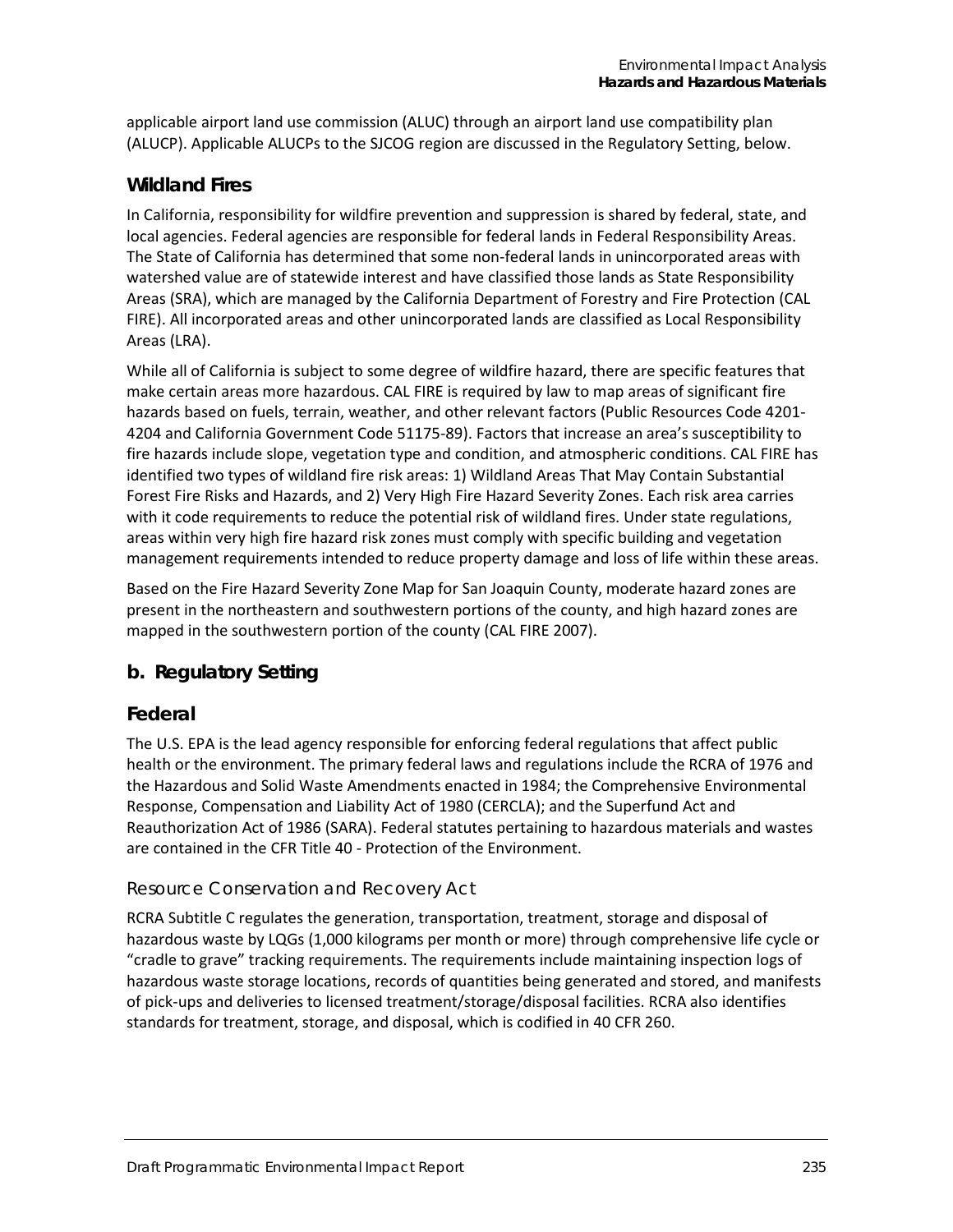# *Comprehensive Environmental Response Compensation and Liability Act*

Congress enacted CERCLA, setting up what has become known as the Superfund program, in 1980 to establish prohibitions and requirements concerning closed and abandoned hazardous waste sites; provide for liability of persons responsible for releases of hazardous waste at these sites; and establish a trust fund to provide for cleanup when no responsible party can be identified. Generally, CERCLA authorizes two kinds of response actions:

- Short-term removals, where actions may be taken to address releases or threatened releases requiring prompt response.
- **EXECT** Long-term remedial response actions that permanently and significantly reduce the dangers associated with releases or threats of releases of hazardous substances that are serious, but not immediately life threatening.

## *Superfund Amendments and Reauthorization Act*

SARA amended the CERCLA in 1986, emphasizing the importance of permanent remedies and innovative treatment technologies to clean up hazardous waste sites; requiring Superfund actions to consider the standards and requirements found in other state and federal environmental laws and regulations; providing new enforcement authorities and settlement tools; increasing involvement of the states in every phase of the Superfund program; increasing the focus on human health problems posed by hazardous waste sites; encouraging greater citizen participation in making decisions on how sites should be cleaned up; and increasing the size of the trust fund to \$8.5 billion.

## *Hazardous Materials Transportation Act*

The transportation of hazardous materials is regulated by the Hazardous Materials Transportation Act (49 CFR § 101 et seq.), which is administered by the Research and Special Programs Administration of U.S. DOT. The Hazardous Materials Transportation Act governs the safe transportation of hazardous materials by all modes. The DOT regulations that govern the transportation of hazardous materials are applicable to any person who transports, ships, causes to be transported or shipped, or who is involved in any way with the manufacture or testing of hazardous materials packaging or containers. The DOT regulations govern every aspect of the movement, including packaging, handling, labeling, marking, placarding, operational standards, and highway routing.

## *Federal Disaster Mitigation Act*

The Disaster Mitigation Act of 2000 provided a new set of mitigation plan requirements that encourage state and local jurisdictions to coordinate disaster mitigation planning and implementation. States are encouraged to complete a "Standard" or an "Enhanced" Natural Mitigation Plan. "Enhanced" plans demonstrate increased coordination of mitigation activities at the state level and, if completed and approved, increase the amount of funding through the Hazard Mitigation Grant Program.

### *Code of Federal Regulations, Title 14, Part 77*

The primary role of the FAA is to promote aviation safety and control the use of airspace. Public use airports that are subject to the FAA's grant assurances must comply with specific FAA design criteria, standards, and regulations. Land use safety compatibility guidance from the FAA is limited to the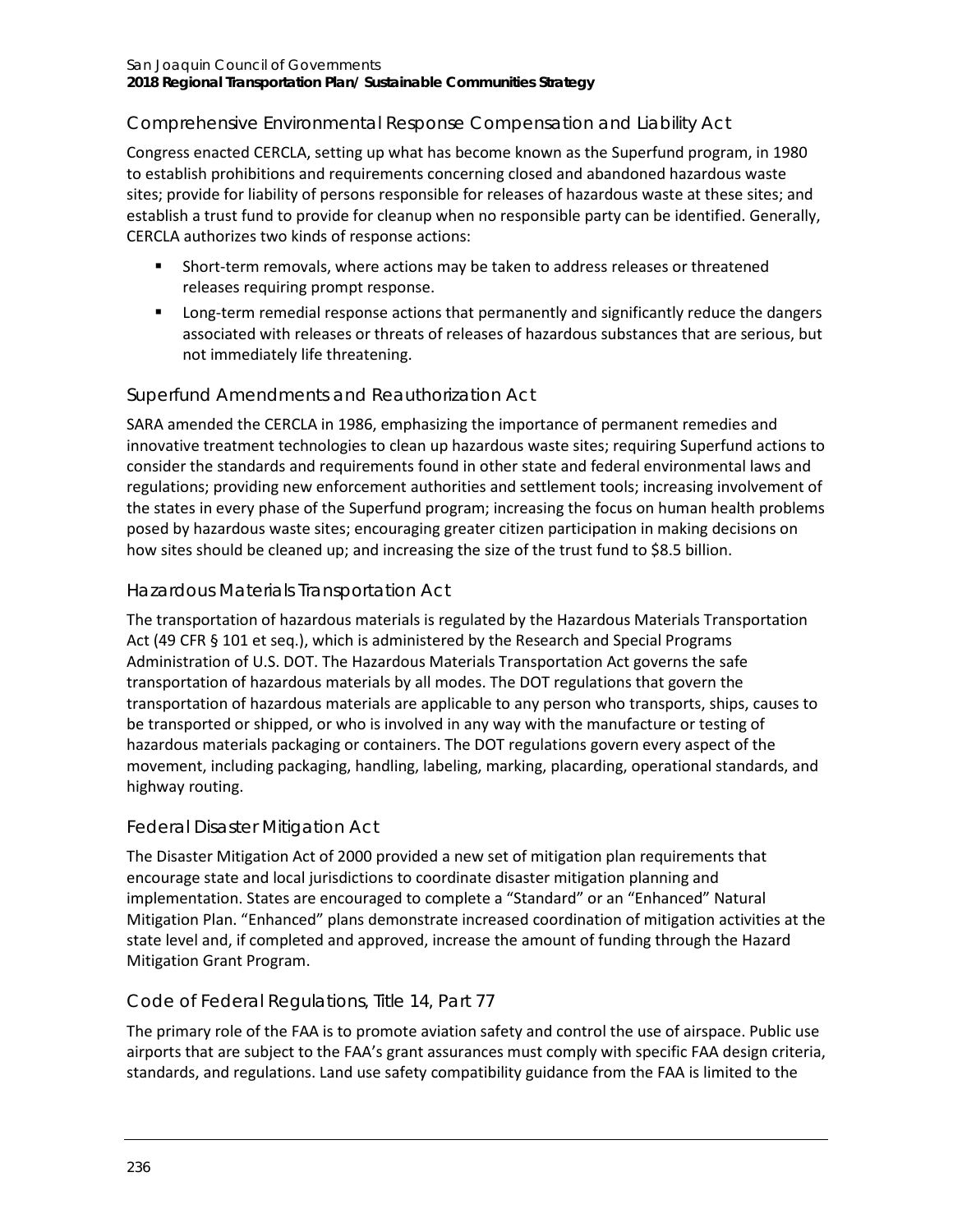immediate vicinity of the runway, the runway protection zones at each end of the runway, and the protection of navigable airspace.

14 CFR 77, *Safe Efficient Use and Preservation of the Navigable Airspace*, establishes the federal review process for determining whether proposed development activities in the vicinity of an airport have the potential to result in a hazard to air navigation. 14 CFR Part 77 identifies standards for determining whether a proposed project would represent an obstruction "that may affect safe and efficient use of navigable airspace and the operation of planned or existing air navigation and communication facilities." Objects that are identified as obstructions based on these standards are presumed to be hazards until an aeronautical study conducted by the FAA determines otherwise.

### **State**

### *California Fire Code*

The California Fire Code is Chapter 9 of CCR Title 24. It is the primary means for authorizing and enforcing procedures and mechanisms to ensure the safe handling and storage of any substance that may pose a threat to public health and safety. The California Fire Code regulates the use, handling, and storage requirements for hazardous materials at fixed facilities. The California Fire Code and the California Building Code use a hazard classification system to determine what protective measures are required to protect fire and life safety. These measures may include construction standards, separations from property lines, and specialized equipment. To ensure that these safety measures are met, the California Fire Code employs a permit system based on hazard classification.

### *California Accidental Release Prevention Program*

The California Accidental Release Prevention (CalARP) Program addresses facilities that contain specified hazardous materials, known as "regulated substances," that, if involved in an accidental release, could result in adverse off-site consequences. The CalARP Program defines regulated substances as chemicals that pose a threat to public health and safety or the environment because they are highly toxic, flammable, or explosive.

### *California Unified Program Administration*

The Unified Program consolidates, coordinates, and makes consistent the administrative requirements, permits, inspections, and enforcement activities of six environmental and emergency response programs, as listed below:

- **Hazardous Materials Release Response Plans and Inventories (Business Plans);**
- **E** CalARP Program;
- **Underground Storage Tank Program;**
- **Aboveground Petroleum Storage Act Program;**
- Hazardous Waste Generator and Onsite Hazardous Waste Treatment (tiered permitting) Programs; and
- California Uniform Fire Code: Hazardous Material Management Plans and Hazardous Material Inventory Statements.

The state agency partners involved in the Unified Program have the responsibility of setting program element standards, working with CalEPA on ensuring program consistency, and providing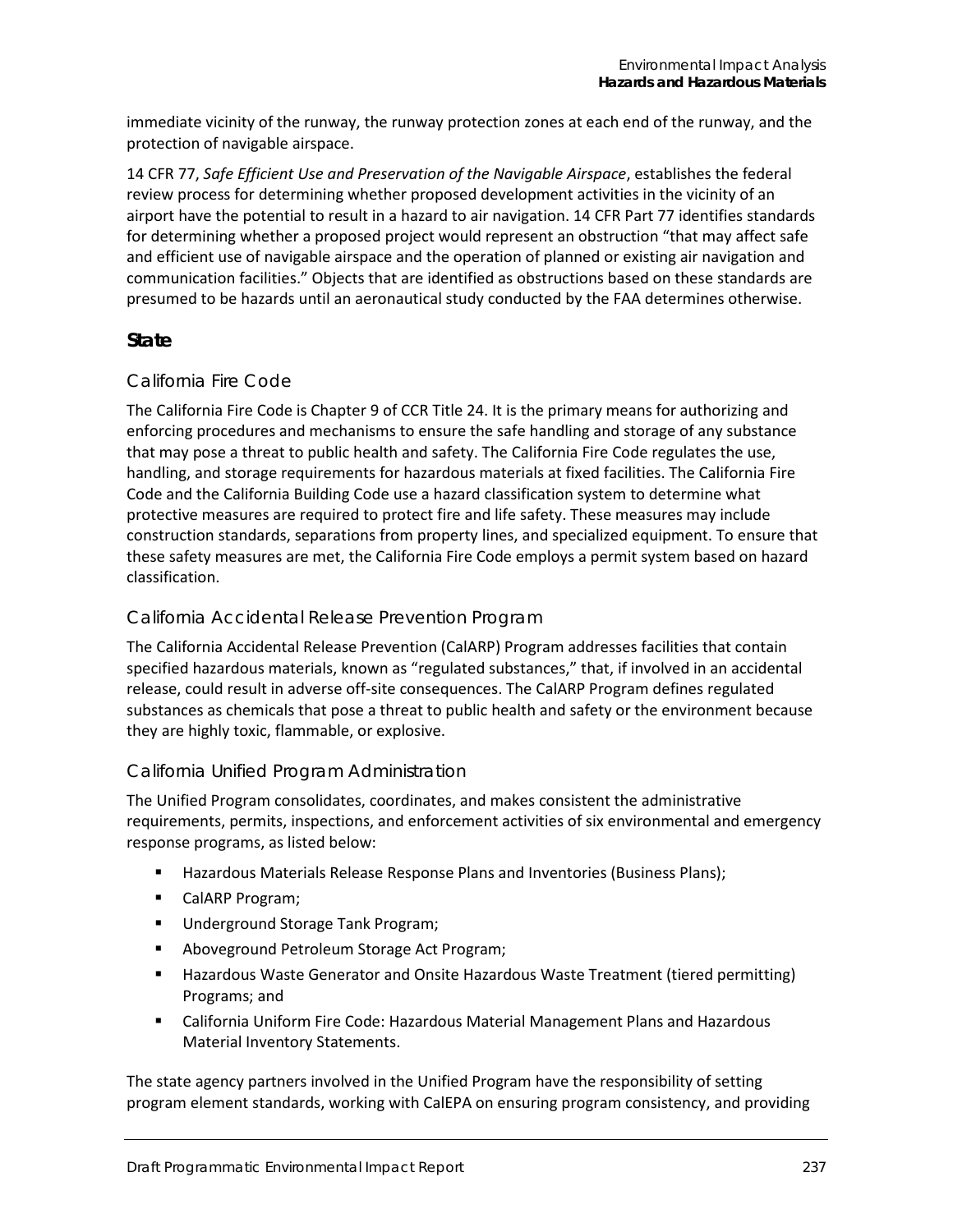#### San Joaquin Council of Governments **2018 Regional Transportation Plan/ Sustainable Communities Strategy**

technical assistance to the Certified Unified Program Agencies (CUPA). The following state agencies are involved with the Unified Program:

- **EXECT A IS CALEPA** is directly responsible for coordinating the administration of the Unified Program. The Secretary of the CalEPA certifies CUPAs.
- DTSC provides technical assistance and evaluation for the hazardous waste generator program including onsite treatment (tiered permitting).
- OES is responsible for providing technical assistance and evaluation of the Hazardous Material Release Response Plan (Business Plan) Program and the CalARP Programs.
- The Office of the State Fire Marshal is responsible for ensuring the implementation of the Hazardous Material Management Plans and the Hazardous Material Inventory Statement Programs. These programs tie in closely with the Business Plan Program.
- SWRCB provides technical assistance and evaluation for the UST program in addition to handling the oversight and enforcement for the aboveground storage tank program.

The CUPA for San Joaquin County is the San Joaquin County Environmental Health Department (EHD). The EHD is responsible for implementing the federal and state laws and regulations pertaining to the handling of hazardous wastes and hazardous materials.

# *California Health and Safety Code*

Pursuant to the California Health and Safety Code section 25150, the Department of Toxic Substances Control shall adopt, and revise when appropriate, standards and regulations for the management of hazardous wastes to protect against hazards to the public health, domestic livestock, wildlife, or the environment. Pursuant to section 25159.5, in adopting or revising standards and regulations pursuant to this chapter, the department shall, insofar as practicable, make the standards and regulations conform with corresponding regulations adopted by the Environmental Protection Agency pursuant to the federal act. This section does not prohibit the department from adopting standards and regulations that are more stringent or more extensive than federal regulations.

Pursuant to the Health and Safety Code section 57008, CalEPA, in cooperation with the DTSC and the State Water Resources Control Board and the Office of Environmental Health Hazard Assessment, shall publish a list of screening numbers for select contaminants. Screening numbers are defined as the concentration of a contaminant published by CalEPA as an advisory number. In determining screening numbers, CalEPA considers the toxicology of the contaminant, risk assessments prepared by federal or state agencies, epidemiological studies, risk assessments or other evaluations of the contaminant during remediation of a site, and screening numbers that have been published by other agencies.

In 2017 DTSC Office of Human and Ecological Risk (HERO) issued Human Health Risk Assessment Note Number 3. HERO Note 3 lists DTSC-Modified screening levels (DTSC-SL) for select compounds in soil, tap water, and air.

### *California Land Environmental Restoration and Reuse Act of 2001*

The California Land Environmental Restoration and Reuse Act of 2001 established California Human Health Screening Levels (CHHSLs) as a tool to assist in the evaluation of contaminated sites for potential adverse threats to human health. The CHHSLs were developed by the Office of Environmental Health Hazard Assessment, an agency under the umbrella of CalEPA. The thresholds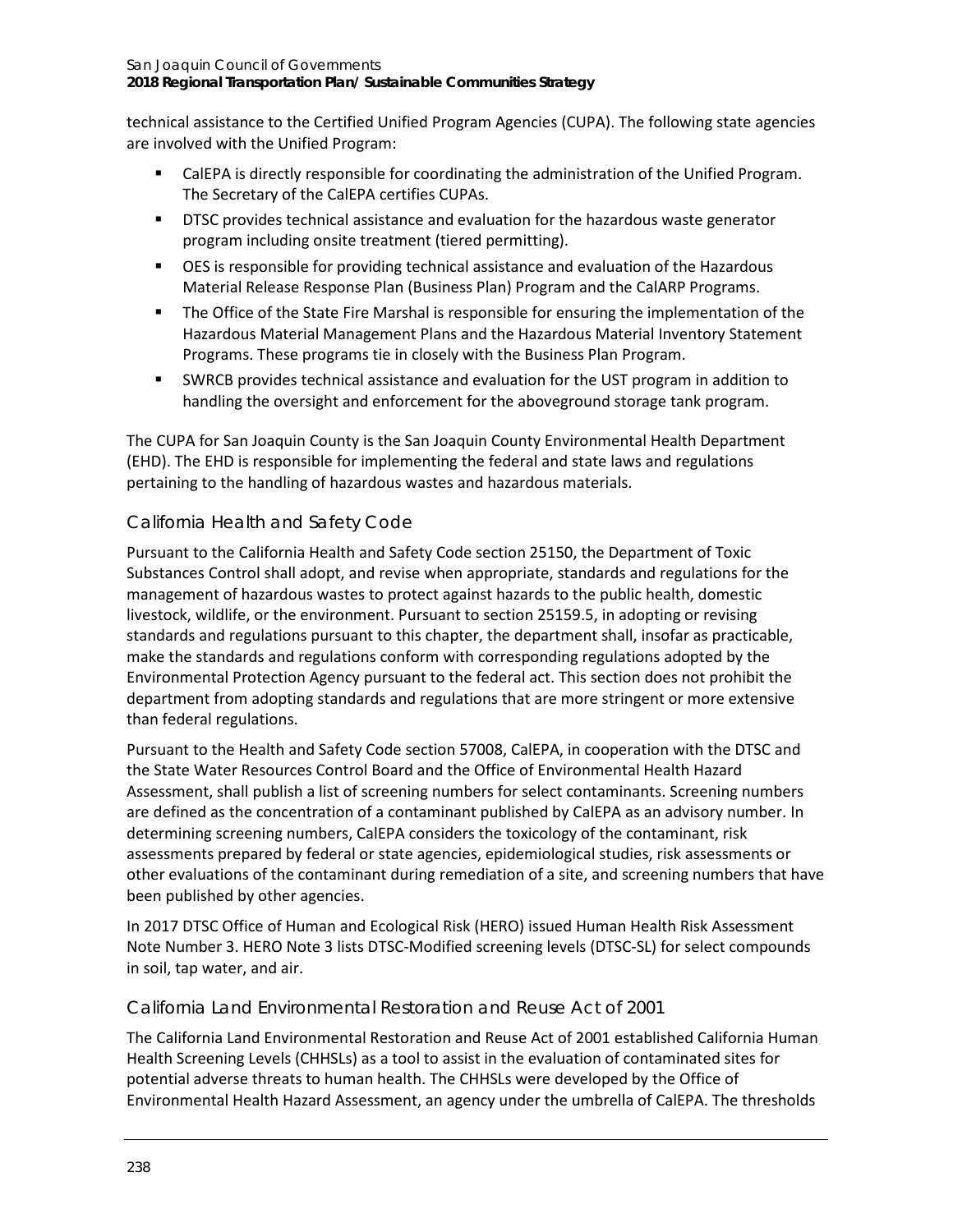of concern used to develop the CHHSLs are an excess lifetime cancer risk of one in 1 million and a hazard quotient of 1.0 for non-cancer health effects. The CHHSLs were developed using standard exposure assumptions and chemical toxicity values published by EPA and CalEPA. The CHHSLs can be used to screen sites for potential human health concerns where releases of hazardous chemicals to soil gas have occurred. Under most circumstances, the presence of a chemical in soil gas at concentrations below the corresponding CHHSLs can be assumed to not pose a significant health risk to people who may live (residential CHHSLs) or work (commercial/ industrial CHHSLs) at the site.

#### *California Public Resources Code 21151.4*

Pursuant to Public Resources Code Section 21151.4, projects that can be reasonably anticipated to produce hazardous air emissions or handle extremely hazardous materials, substances, or waste within 0.25 mile of an existing or proposed school must consult with the potentially affected school district and provide written notification not less than 30 days prior to the proposed certification or adoption of an environmental document. Where a school district proposes property acquisition or the construction of a school, the environmental document must address existing environmental hazards, and written findings must be prepared regarding existing pollutant sources.

### *California Education Code*

Sections 17071.13, 17072.13, 17210, 17210.1, 17213.1-3, and 17268 of the California Education Code became effective January 1, 2000. Together, they establish requirements for assessments and approvals regarding toxic and hazardous materials that school districts must follow before receiving final site approval from the DOE and funds under the School Facilities Program. These requirements are consistent with those described above for certification or adoption of an environmental document under Public Resources Code Section 21151.4.

#### *Lempert-Keene-Seastrand Oil Spill Prevention and Response Act*

The Lempert-Keene-Seastrand Oil Spill Prevention and Response Act of 1990 granted the Office of Spill Prevention and Response the authority to direct prevention, removal, abatement, response, containment, and cleanup efforts with regard to all aspects of any oil spill in marine waters of California. The Office of Spill Prevention and Response implements the California Oil Spill Contingency Plan, consistent with the National Contingency Plan, which pays special attention to marine oil spills and impacts to environmentally- and ecologically-sensitive areas. In 2014, the Office of Spill Prevention and Response program was expanded to cover all statewide surface waters at risk of oil spills from any source, including pipelines and the increasing shipments of oil transported by railroads.

#### *Local Community Rail Security Act*

The Local Community Rail Security Act of 2006 (Public Utilities Code Sections 7665-7667) requires all rail operators to provide security risk assessments to California Public Utilities Commission, the Director of Homeland Security, and the Catastrophic Event Memorandum Account that describe the following:

- **Location and function of each rail facility;**
- **Types of cargo stored at or typically moved through the facility;**
- Hazardous cargo stored at or moved through the facility;
- **Figure 1** Frequency of hazardous movements or storage;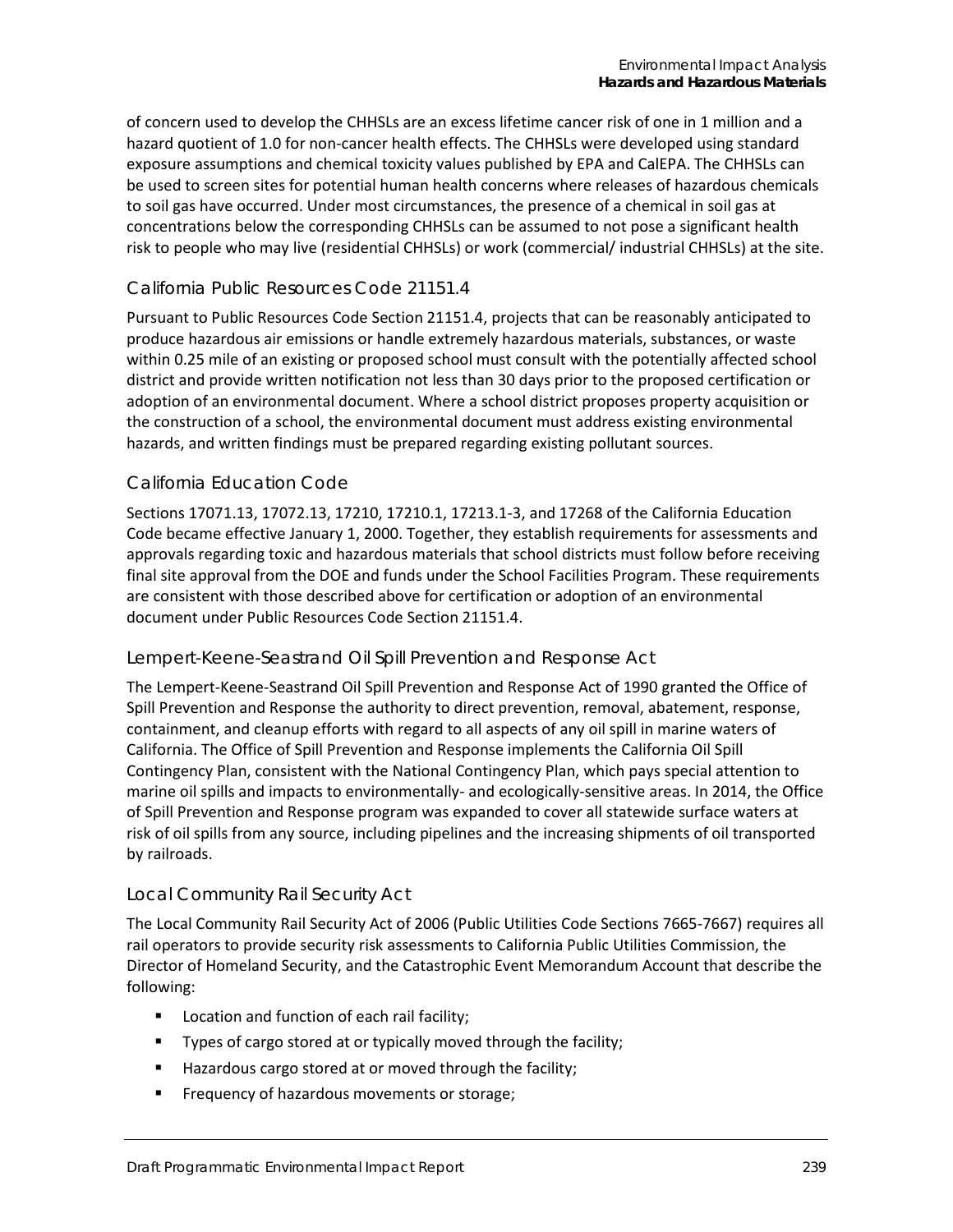- Description of sabotage-terrorism countermeasures;
- **Employee training programs;**
- **Emergency response procedures; and**
- Emergency response communication protocols.

## **Regional and Local**

### *City and County General Plans*

Local planning policies related to hazards and hazardous materials are established in each jurisdiction's general plan, generally in the Safety Element or equivalent chapter. Safety Elements are required to address geologic hazards, fire hazards, dam failure, evacuation routes, flooding, and emergency response among other issues. For emergency services, some of the relevant policies may include coordinating with other agencies that are responsible for planning medical facilities to meet the health care needs of residents in the region, retaining hospitals, evaluating medical facility proposals, providing emergency response services, and participating in mutual-aid agreements.

As of January 1, 2014, Senate Bill 1241 (SB 1241) requires that, upon the next revision of the housing element, jurisdictions review and update the Safety Element as necessary to address the risk of fire in SRAs and very-high fire hazard severity zones. These revisions must take into account specified considerations, including the provisions outlined in "Fire Hazard Planning" by the Office of Planning and Research.

### *Local Hazard Mitigation Plans*

Local jurisdictions develop, adopt, and update hazard mitigation plans to establish guiding principles for reducing hazard risk, as well as specific mitigation actions to eliminate or reduce identified vulnerabilities. Applicable hazard mitigation plans for San Joaquin County apply.

### *Emergency Response and Evacuation Plans*

Emergency response plans include elements to maintain continuity of government, emergency functions of governmental agencies, mobilization and application of resources, mutual aid and public information. Emergency response plans are maintained at the federal, state and local levels for all types of disasters, human-made and natural. Local governments have the primary responsibility for preparedness and response activities.

The San Joaquin County Office of Emergency Services (OES) coordinates planning, preparing, and training for, responding to, and recovering from, emergencies for the San Joaquin Operational Areas. The OES has direct responsibility to support and coordinate the efforts of County departments carrying out their functions in the field and provides disaster information, logistical support, facilitates mutual aid requests, and facilitates inter-jurisdictional coordination.

In cooperation with others, OES maintains and oversees the Multi-Hazard Functional plans in place, which is the Countywide disaster preparedness program, including dam evacuation procedures and hazardous materials incidents response.

### *Airport Land Use Compatibility Plans*

The six public airports within San Joaquin County are: Kingdon Airport, Lodi (Lind's) Airport, Lodi (Precissi) Airpark, New Jerusalem Airport, Stockton Metropolitan Airport, and Tracy Municipal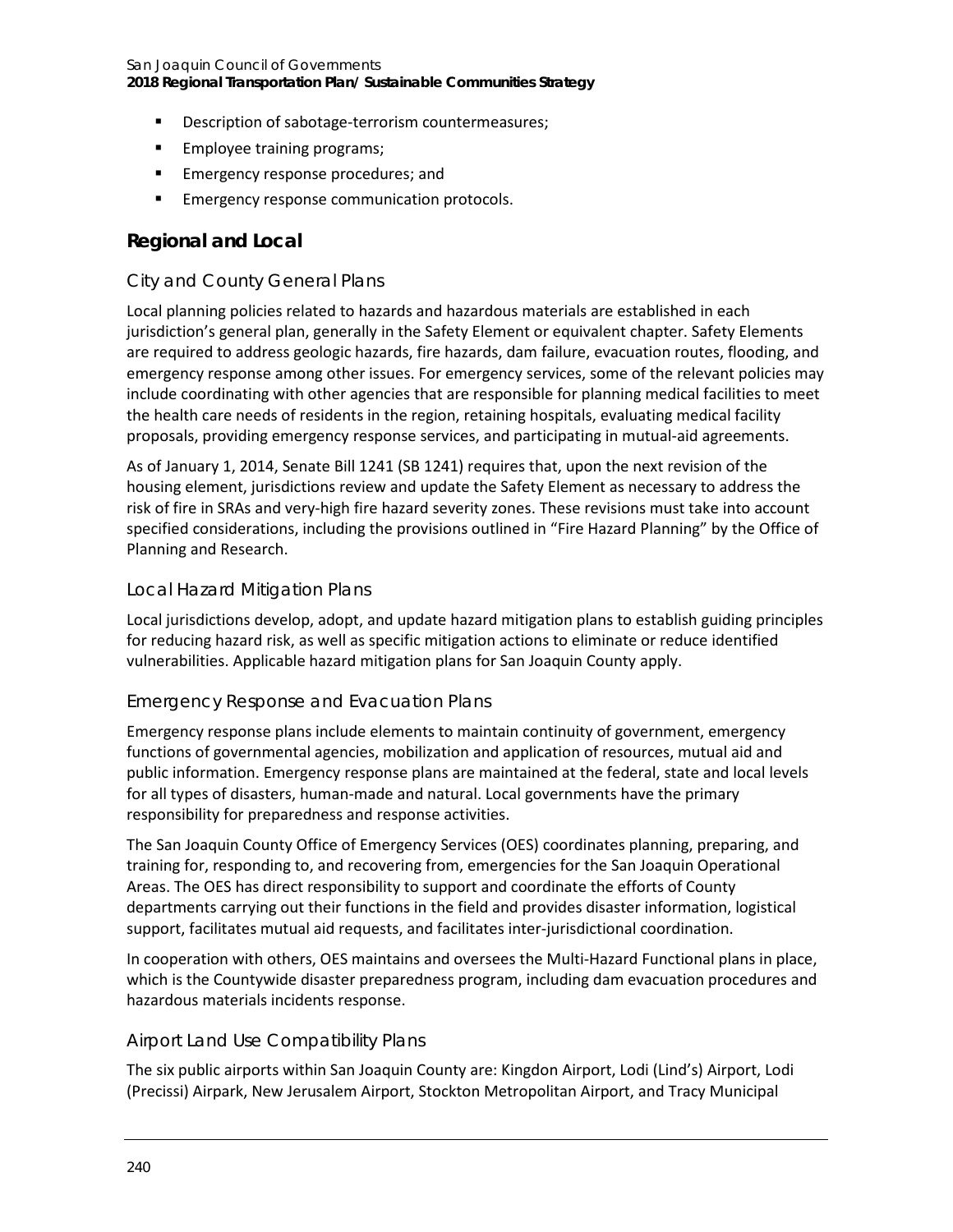Airport. The ALUC adopted two ALUCPs for these airports. The Stockton Metropolitan ALUCP was adopted in 2016, and the other ALUCP, which covers the other five airports, was adopted in 2009. The ALUCP establishes areas of influence within which airport operations are likely to affect land uses or land uses could affect airport operations. Safety and noise criteria are identified in the ALUCP so that land use conflicts with airport operations are minimized. Prior to amending a general plan, a local agency must "refer" the proposed action to the ALUC (Pub. Util. Code Sec. 21676, et seq.) County and city General Plans must be consistent with the ALUCP (Government Code Section 65302.2).

# 4.10.2 Impact Analysis

# **a. Methodology and Significance Thresholds**

Appendix G of the State CEQA Guidelines identifies the following criteria for determining whether a project's impacts would have a significant impact to hazards and hazardous materials:

- 1. Create a significant hazard to the public or the environment through the routine transport, use, or disposal of hazardous materials;
- 2. Create a significant hazard to the public or the environment through reasonably foreseeable upset and accident conditions involving the release of hazardous materials into the environment;
- 3. Emit hazardous emissions or handles hazardous or acutely hazardous materials, substances or waste within one-quarter mile of an existing or proposed school;
- 4. Be located on a site which is included on a list of hazardous materials compiled by the Government Code Section 65962.5 and, as a result, would create a significant hazard to the public or the environment;
- 5. For a project located within an airport land use plan or, where such a plan has not been adopted, within two miles of a public airport or public use airport, result in a safety hazard for people residing or working in the project area;
- 6. For a project within the vicinity of a private airstrip, result in a safety hazard for people residing or working in the project area;
- 7. Impair implementation or physically interfere with an adopted emergency response plan or emergency evacuation plan; and/or
- 8. Expose people or structures to a significant risk of loss, injury or death involving wildland fires, including where wildlands are adjacent to urbanized areas or where residences are intermixed with wildlands.

The methodology used for the following evaluation is based on a review of documents and publicly available information about hazardous and potentially hazardous conditions in San Joaquin County to determine the potential for implementation of the 2018 RTP/SCS to result in an increased health or safety hazard to people or the environment. This includes city and county planning documents, and hazardous materials database information maintained by various state and federal agencies, such as DTSC and SWRCB. Due to the large area of San Joaquin County, known sites of current or former contamination were not evaluated in detail, and physical surveys were not conducted. Rather, this program-level analysis is based on hazards typically associated with certain land uses and an overall understanding of the key safety concerns that could result from implementation of the 2018 RTP/SCS.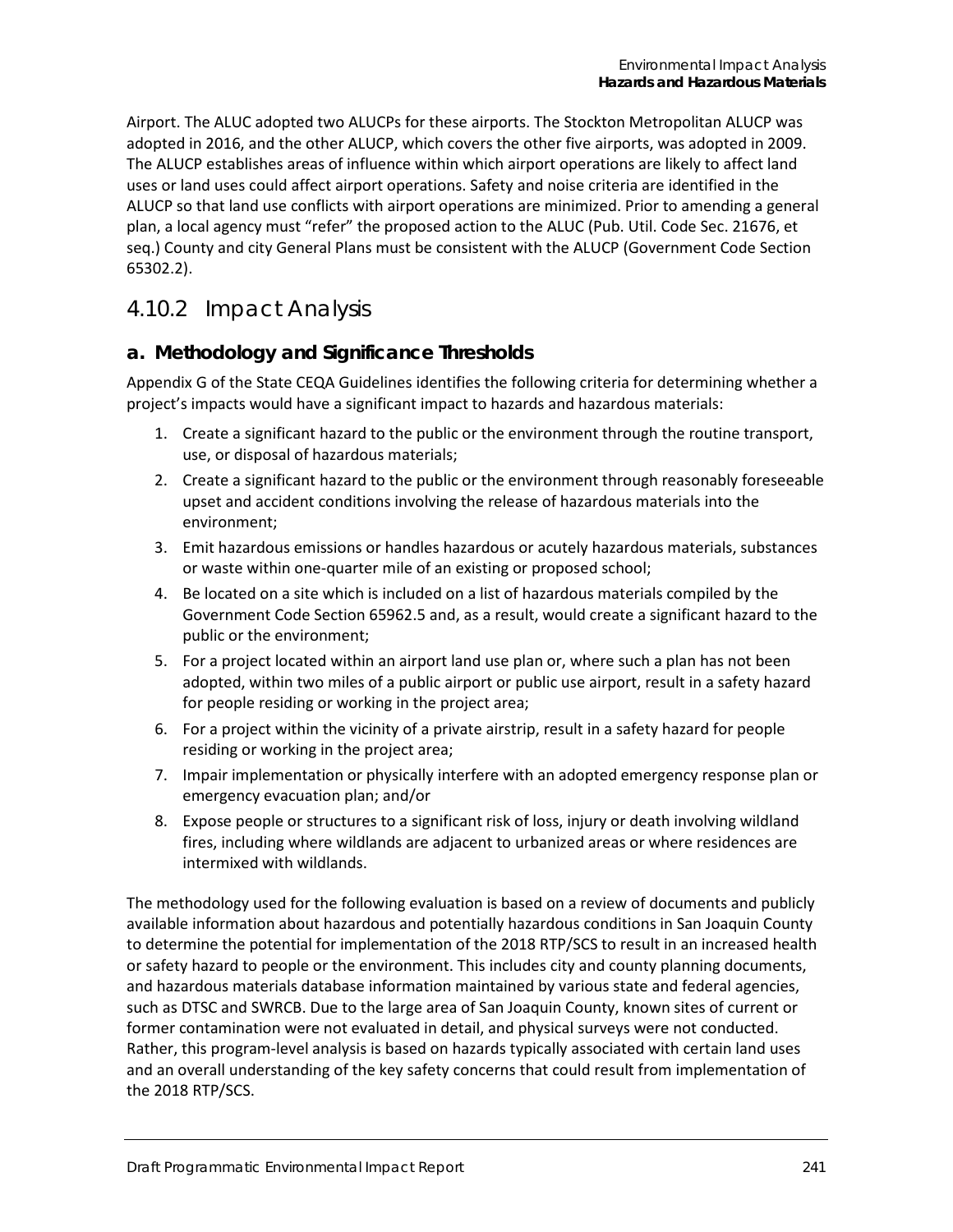The evaluation of hazards and hazardous materials impacts assumes that the construction and development under the 2018 RTP/SCS would adhere to the latest federal, state, and local regulations, and conform to the latest required standards in the industry, as appropriate for individual projects.

# **b. Project Impacts and Mitigation Measures**

This section describes generalized impacts associated with the 2018 RTP/SCS. Due to the programmatic nature of the 2018 RTP/SCS, a precise, project-level analysis of the specific impacts associated with individual transportation and land use projects is not possible at this time. In general, however, implementation of proposed transportation improvements and future projects under the land use scenario envisioned by the 2018 RTP/SCS would result in hazards and hazardous materials impacts as described in the following sections.

| <b>Threshold 1:</b> Create a significant hazard to the public or the environment through the routine<br>transport, use, or disposal of hazardous materials                                                            |
|-----------------------------------------------------------------------------------------------------------------------------------------------------------------------------------------------------------------------|
| <b>Threshold 2:</b> Create a significant hazard to the public or the environment through reasonably<br>foreseeable upset and accident conditions involving the release of hazardous<br>materials into the environment |

**IMPACT HAZ-1 PROPOSED TRANSPORTATION IMPROVEMENT PROJECTS AND LAND USE PATTERNS INCLUDED IN THE 2018 RTP/SCS WOULD FACILITATE THE ROUTINE TRANSPORT, USE, OR DISPOSAL OF HAZARDOUS MATERIAL, AND MAY RESULT IN REASONABLY FORESEEABLE UPSET AND ACCIDENT CONDITIONS. MANDATORY COMPLIANCE WITH EXISTING REGULATIONS AND PROGRAMS WOULD MINIMIZE THE RISK ASSOCIATED WITH THESE ACTIVITIES OR ACCIDENT CONDITIONS. THUS, HAZARDS TO THE PUBLIC OR ENVIRONMENT WOULD BE LESS THAN SIGNIFICANT.**

Land use patterns and transportation projects associated with implementation of the 2018 RTP/SCS would temporarily increase the regional transport, use, storage, and disposal of hazardous materials and petroleum products commonly used at construction sites, such as diesel fuel, lubricants, paints and solvents, and asphalt and cement products containing strong basic or acidic chemicals. Hazardous waste generated during construction may consist of welding materials, fuel and lubricant containers, paint and solvent containers, and discarded asphalt and cement products.

As described above, the DOT has identified several highways and a county road within San Joaquin County as hazardous material routes (DOT 2017). Additionally, trucks transporting hazardous material would also have to use local collector and arterial streets to access individual project sites in the County. Transportation projects would also require the temporary storage and use of hazardous materials at locations along project roads. Thus, trucks transporting hazardous materials for project construction would use many of the same freeways, arterials, and local streets as other traffic. This would create a risk of accidents and associated release of hazardous materials affecting drivers and people along these routes, as well as drivers of those trucks. Although the transportation of hazardous materials could result in accidental spills, leaks, toxic releases, fire, or explosion, the DOT prescribes strict regulations for the safe transportation of hazardous materials, as described in Title 49 of the CFR and the Hazardous Materials Transportation Act. These standard accident and hazardous materials recovery training and procedures are enforced by the state and followed by private state-licensed, certified, and bonded transportation companies and contractors.

Construction associated with implementation of the 2018 RTP/SCS could result in impacts related to use of hazardous materials and disturbance of potentially hazardous materials, including asbestos.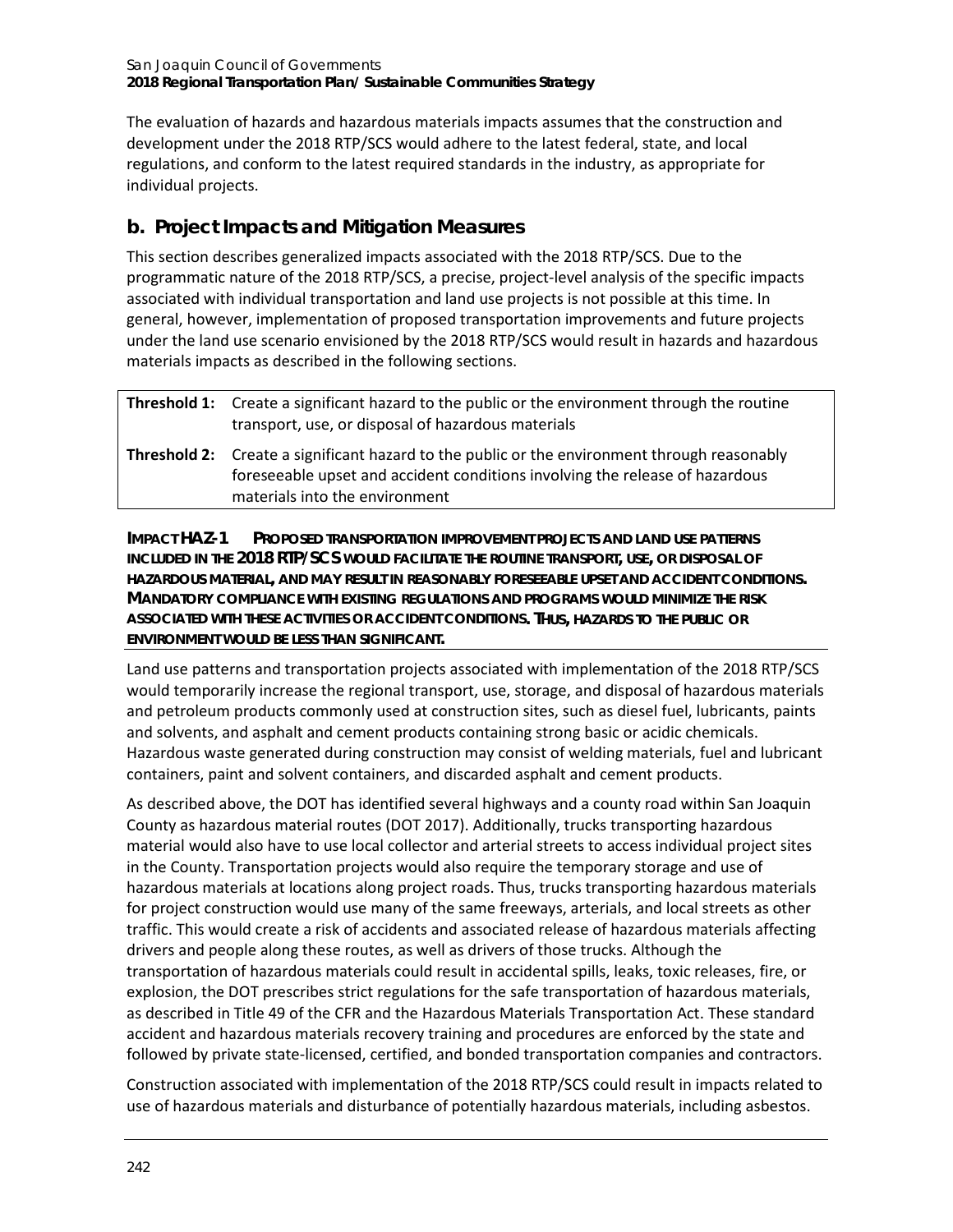However, the most likely incidents involving construction-related hazardous materials are generally associated with minor spills or drips. Small fuel or oil spills are possible, but would have a negligible impact on public health. All hazardous materials would be stored, handled, and disposed of according to the manufacturers' recommendations, and spills would be cleaned up in accordance with applicable regulations. Hazardous materials spills or releases, including petroleum products such as gasoline, diesel, and hydraulic fluid, regardless of quantity spilled, must be immediately reported if the spill has entered or threatens to enter a water of the State, including a stream, lake, wetland, or storm drain, or has caused injury to a person or threatens injury to public health. Immediate notification must be made to the local emergency response agency, or 911, and the OES Warning Center. For non-petroleum products, additional reporting may be required if the release exceeds federal reportable quantity thresholds over a release period of 24 hours as detailed in HSC Section 25359.4 and in 40 CFR 302.4.

The construction of land use patterns and transportation projects included in the 2018 RTP/SCS that require demolition of existing structures, particularly older structures, would have the potential to expose workers and the public to asbestos containing materials or dust containing asbestos. HSC Section 19827.5 requires that local agencies not issue demolition or alteration permits until an applicant has demonstrated compliance with notification requirements under applicable federal regulations regarding hazardous air pollutants, including asbestos. Mandatory compliance with asbestos abatement and disposal regulations and requirements would minimize the risk of exposure.

Land use patterns included in the 2018 RTP/SCS would have the potential to increase population, jobs, and households and a variety of land uses including residential, commercial, and industrial. Specific uses such as dry cleaners, gas stations, and certain industrial uses, would involve routine transport, use, and disposal of hazardous materials such as household hazardous wastes (e.g., paints, cleaning supplies, solvents, and petroleum products) and commercial and industrial hazardous waste. The operation of businesses facilitated by land use patterns included in the 2018 RTP/SCS that use, create, or dispose of hazardous materials would be regulated and monitored by federal, state, and local regulations that provide a high level of protection to the public and the environment from the hazardous materials manufactured within, transported to, and disposed within the County. Use of hazardous materials at these businesses would also require permits and monitoring to avoid hazardous waste release through the local CUPA. During operation, businesses that store hazardous materials could potentially experience accidents or upset conditions that result from their routine use. These businesses would be required to prepare spill prevention, containment, and countermeasures plans (pursuant to 40 CFR 112) or, for smaller quantities, a spill prevention and response plan. These plans identify best management practices for spill and release prevention and provide procedures and responsibilities for rapidly, effectively, and safely cleaning up and disposing of any spills or releases. Oversight is provided by the CUPA. Pursuant to the requirements and liabilities of applicable regulations, the routine use or accidental spill of hazardous materials at business and industrial uses facilitated by the land use patterns included in the 2018 RTP/SCS would not pose a substantial hazard to the public or the environment. Disposal of hazardous waste generated by these businesses would be subject to compliance with DTSC and CalEPA regulations.

Transportation projects included in the 2018 RTP/SCS include a variety of transportation modifications such as new travel lanes, auxiliary lanes, roadway widening, increased transit service and expansion, and other maintenance and rehabilitation projects. The projects may increase the capacity of roadways to transport hazardous materials. Roadway projects in the 2018 RTP/SCS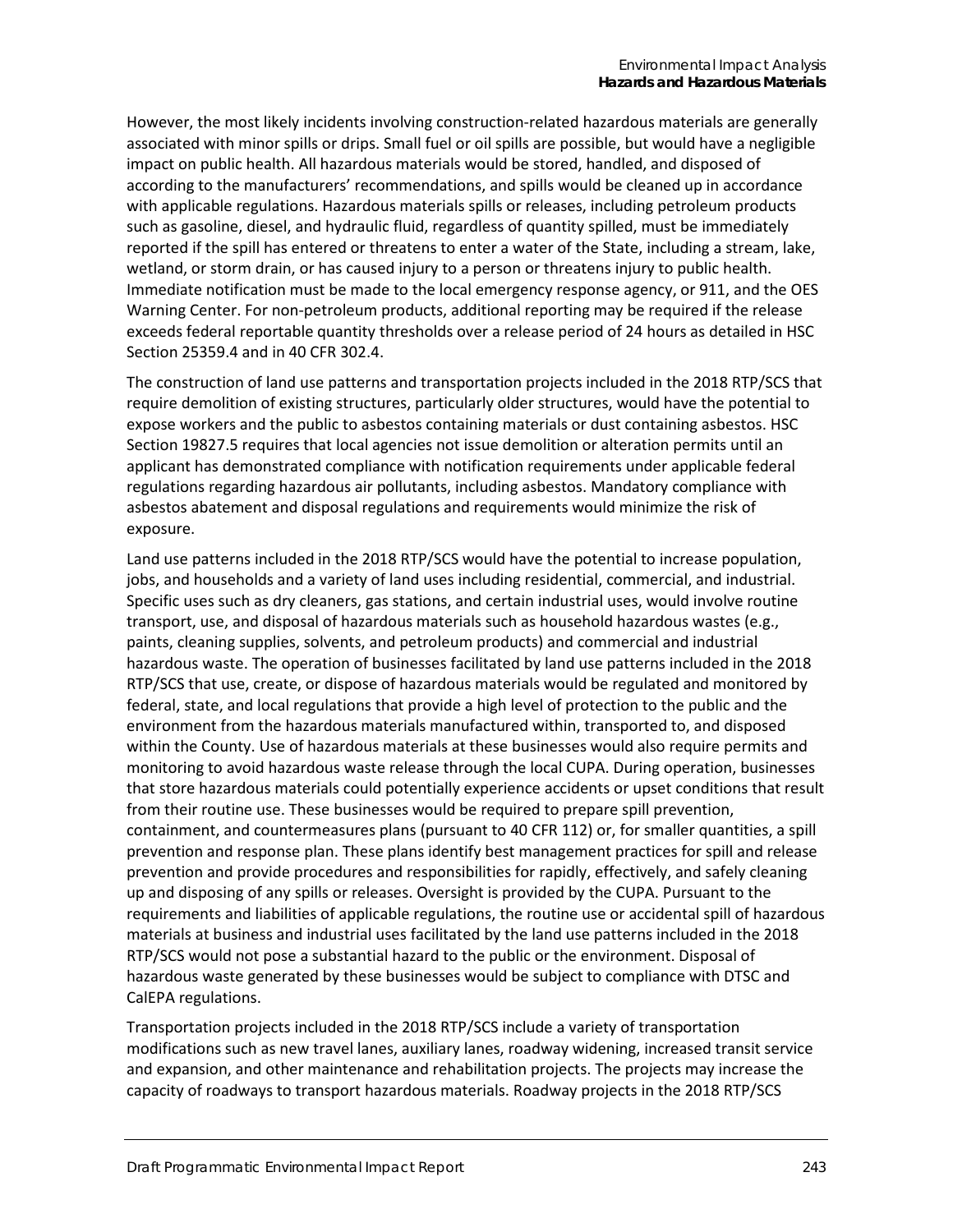#### San Joaquin Council of Governments **2018 Regional Transportation Plan/ Sustainable Communities Strategy**

would also improve road safety, as well as pedestrian and bicycle safety, thereby potentially reducing transportation-related hazardous materials risks because fewer accidents would occur on safer roads. Based on the requirements of Title 49 CFR 171–180, construction and operation of transportation projects would provide for the safe transport and disposal of hazardous waste.

The 2018 RTP/SCS encourages infill development and increased population and employment density near public transit stops, including rail. There could also be increased urbanization along transportation corridors. Thus, the number of people potentially exposed to hazardous conditions could increase as a result of land use patterns included in the 2018 RTP/SCS. To be declared a sustainable communities project under Public Resources Code Section 21155.1, projects in transit priority areas must demonstrate that there would not be an "unusually high" risk of fire or explosion from materials stored or used on or near the property and the project would not result in a risk of exposure to a potentially hazardous material at levels that exceed state and federal standards. This would occur on a project-specific basis, and does not affect the other streamlining strategies and statutes under the Sustainable Communities Act.

As described above in the Regulatory Setting discussion, the DOT regulates the transport of hazardous materials by all modes, including rail and highway under the regulations of the Hazardous Materials Transportation Act. The Local Community Rail Security Act of 2006 requires all rail operators to provide security risk assessments to California Public Utilities Commission, which includes emergency response procedures and communication protocols. Mandatory implementation of additional federal, state, and local requirements such as CalARP Program and the Lempert-Keene-Seastrand Oil Spill Prevention and Response Act would minimize potential exposure to the public and the environment from accidental releases. Therefore, although population density would increase in proximity to major transportation corridors that are used to transport hazardous and flammable materials, the increased risk of hazard from routine transport or accidental upsets during transport would be minimal.

In conclusion, both planned land use patterns and transportation projects could increase the routine transport, use, storage, and disposal of hazardous wastes in the County. The planned land use patterns and transportation projects could also increase the potential for unintentional upset and accident conditions. Because of the existing federal, state, and local regulations and oversight in place that would effectively reduce the inherent hazard associated with routine transport, use, storage and disposal activities, and regulations that effectively reduce the potential for individual projects to create a hazard to the public or the environment through reasonably foreseeable upset and accident conditions, impacts would be less than significant.

## **Mitigation Measures**

No Mitigation Measures are required.

# **Significance After Mitigation**

Impacts would be less than significant without mitigation.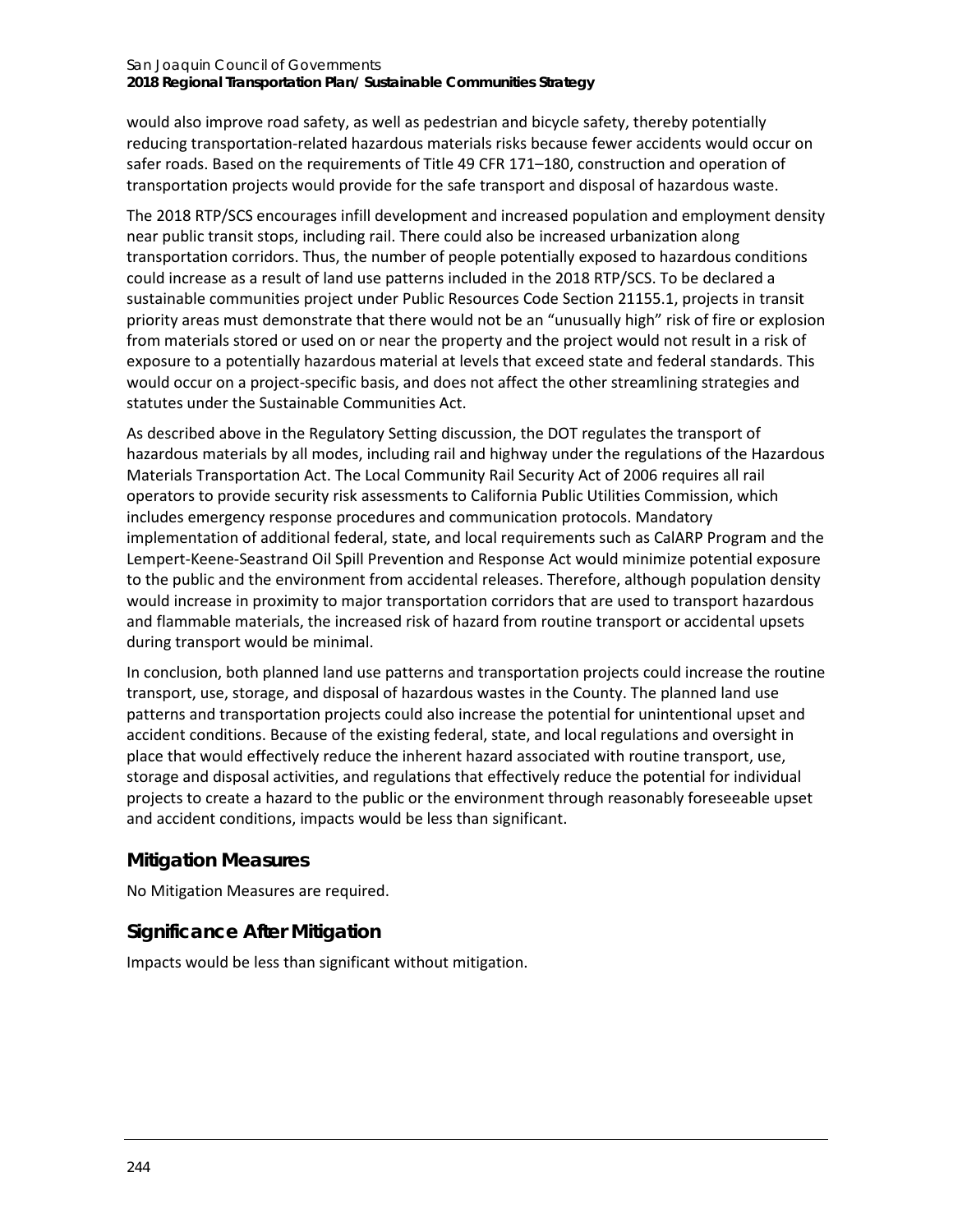**Threshold 3:** Emit hazardous emissions or handles hazardous or acutely hazardous materials, substances or waste within one-quarter mile of an existing or proposed school

**IMPACT HAZ-2 PROPOSED TRANSPORTATION IMPROVEMENT PROJECTS AND LAND USE PATTERNS INCLUDED IN THE 2018 RTP/SCS WOULD FACILITATE HAZARDOUS EMISSIONS OR HANDLING OF ACUTELY HAZARDOUS MATERIALS, SUBSTANCES OR WASTE WITHIN ONE-QUARTER MILE OF AN EXISTING OR PROPOSED SCHOOL. EXISTING REGULATIONS AND PROGRAMS WOULD REDUCE THE RISK TO SCHOOLS. IMPACTS WOULD BE LESS THAN SIGNIFICANT.**

Land use patterns included in the 2018 RTP/SCS would increase population, jobs, and households and a variety of land uses including residential, commercial, and industrial. Specific uses such as dry cleaners, gas stations, and certain industrial uses, would involve routine handling of hazardous materials such as household hazardous substances (e.g., paints, cleaning supplies, solvents, and petroleum products) and commercial and industrial hazardous waste. Thus, the 2018 RTP/SCS could increase the amount of hazardous materials handled within 0.25 mile of schools, depending on the specific location of land uses relative to schools in the region. Certain industrial uses, such as chemical plants, may also generate hazardous emissions as byproducts, typically in the form of air emissions.

Any new commercial or industrial operations in proximity to existing schools would be required to comply with regulations related to the routine use, storage, and transport of hazardous materials. Land uses that would generate emissions or involve the handling of extremely hazardous materials, substances, or waste within 0.25 mile of an existing school must notify the affected school district pursuant to Public Resources Code Section 21151.4. As discussed in detail above, compliance with existing regulations would reduce the exposure to potential hazards associated with these land uses.

For new schools that may be developed to address the population distribution changes resulting from land use patterns included in the 2018 RTP/SCS, the California Education Code, including Education Code Section 17213(b), establishes requirements for assessments and approvals that address the potential for existing contamination on the site, and whether nearby land uses might reasonably be anticipated to emit hazardous air emissions or handle hazardous materials. Assessment of existing contamination is conducted in coordination with DTSC's School Property Evaluation and Cleanup Division, which is responsible for assessing, investigating, and cleaning up proposed school sites. This Division ensures that selected properties are free of contamination or, if the properties were previously contaminated, that they have been cleaned up to a level that protects the students and staff who will occupy a new school. Therefore, hazardous emissions and handling impacts on schools related to land use patterns included in the 2018 RTP/SCS would be less than significant.

The transportation projects included in the 2018 RTP/SCS could increase the capacity to transport hazardous materials on roads within San Joaquin County, including within 0.25 mile of schools. However, all materials must be used, stored, and disposed of in accordance with applicable federal, state, and local laws, which would effectively reduce the potential impacts associated with hazardous emissions or handling of hazardous or acutely hazardous materials, substances, or waste within 0.25 mile of an existing or potential future school. Transportation projects in the 2018 RTP/SCS may also improve road safety, thereby reducing the potential for accidents in proximity of schools related to hazardous materials. Therefore, the hazardous materials impacts related to existing and proposed schools from implementation of the transportation projects included in the 2018 RTP/SCS would be less than significant.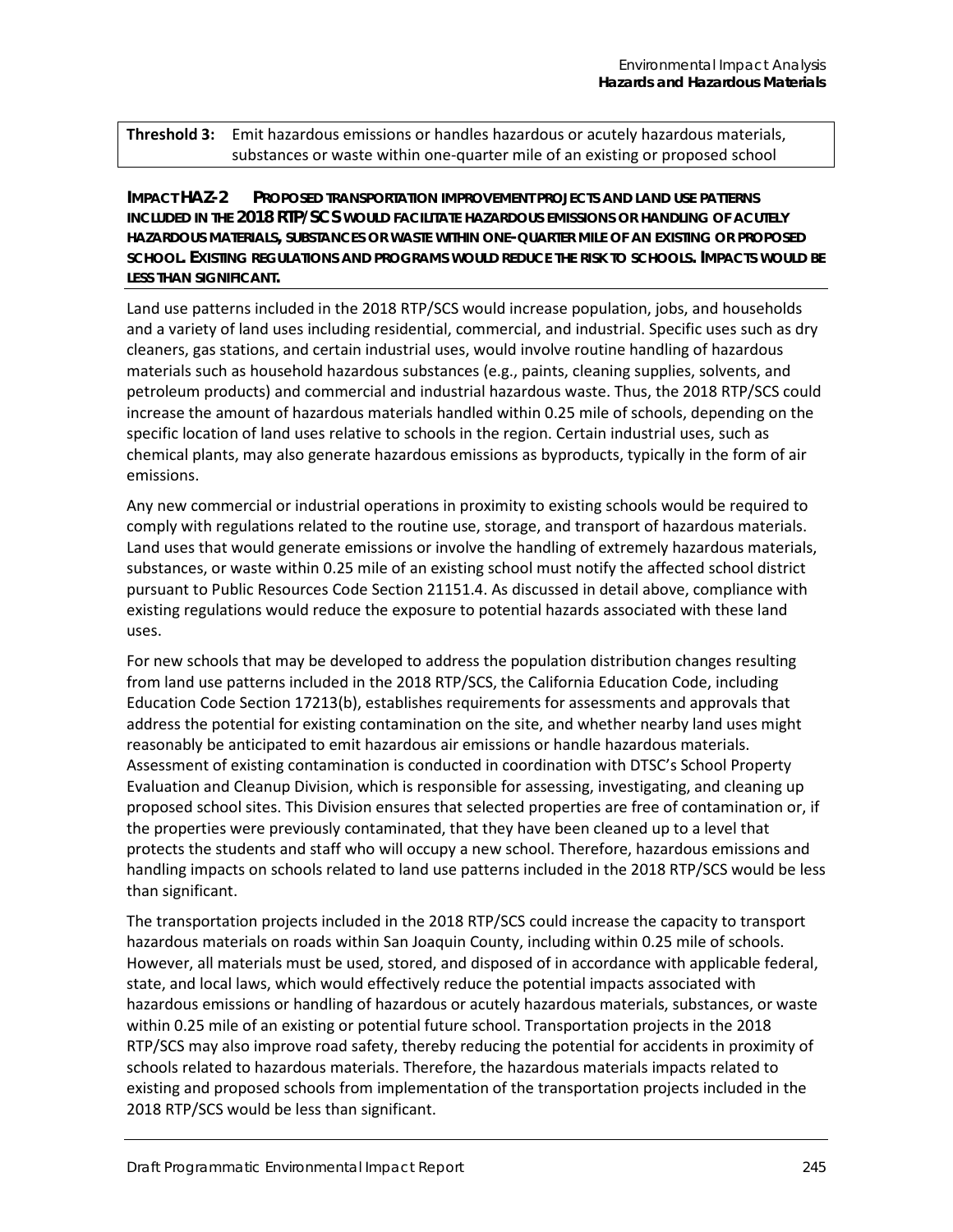# **Mitigation Measures**

No Mitigation Measures are required.

# **Significance After Mitigation**

Impacts would be less than significant without mitigation.

**Threshold 4:** Be located on a site which is included on a list of hazardous materials compiled by the Government Code Section 65962.5 and, as a result, would create a significant hazard to the public or the environment

**IMPACT HAZ-3 THE 2018 RTP/SCS INCLUDES LAND USE PATTERNS AND TRANSPORTATION PROJECTS THAT COULD OCCUR ON PREVIOUSLY UNKNOWN HAZARDOUS MATERIAL SITES OR SITES ON THE LIST COMPILED BY GOVERNMENT CODE SECTION 65962.5. THUS, CONSTRUCTION OF THESE PROJECTS COULD CREATE A HAZARD TO THE PUBLIC OR ENVIRONMENT. IMPACTS WOULD BE SIGNIFICANT BUT MITIGABLE.**

Throughout San Joaquin County there are many sites where historical releases of hazardous materials or wastes have occurred; these are listed in environmental databases pursuant to Government Code Section 65962.5. As described above, there are hundreds of documented sites of contamination in some stage of DTSC or SWRCB oversight in the region. These sites range from small releases that have had localized effects on private property and have already been remediated to large scale releases from long-term historical industrial practices that have had wider ranging effects on groundwater. Specific sites of documented contamination are not evaluated in this analysis because this is a programmatic level document. Further, because the precise timing of future land use developments is unknown, an evaluation of the potential for specific sites of known contamination within the County to be affected by land use patterns included in the 2018 RTP/SCS cannot be conducted at this time. However, land use can be used to generally characterize the potential for release of hazardous materials (i.e., hazardous materials releases are more likely to have occurred in areas that currently or historically supported industrial uses). In addition, construction activities that disturb subsurface materials could encounter previously unidentified contamination from past practices or placement of undocumented fill or even unauthorized disposal of hazardous wastes. Encountering these hazardous materials could expose workers, the public or the environment to adverse effects depending on the volume, materials involved, and concentrations.

A common practice that is typically required by lending institutions when properties change hands is for a Phase I ESA to be prepared to research and disclose the prior uses of the site and the likelihood that residual hazardous materials and/or waste might be present in underlying soil and/or groundwater. Also, in many instances implementing and/or permitting agencies require submittal of a Phase I ESA prior to approval or implementation of a project. These studies include research in a variety of government databases to determine whether the site has had prior underground tanks or other industrial uses that could result in hazardous materials on or below the ground surface. However, with the exceptions for streamlining projects in transit priority areas and siting public schools, there are no general regulatory requirements to conduct a Phase I ESA, or subsequent investigation of potential contamination. Therefore, because it cannot be assumed these practices would regularly occur, the impacts related to in land use patterns included in the 2018 RTP/SCS would be potentially significant.

Similarly, there would be potential for transportation projects to encounter previously unidentified contamination from past practices on sites that have not been listed in environmental databases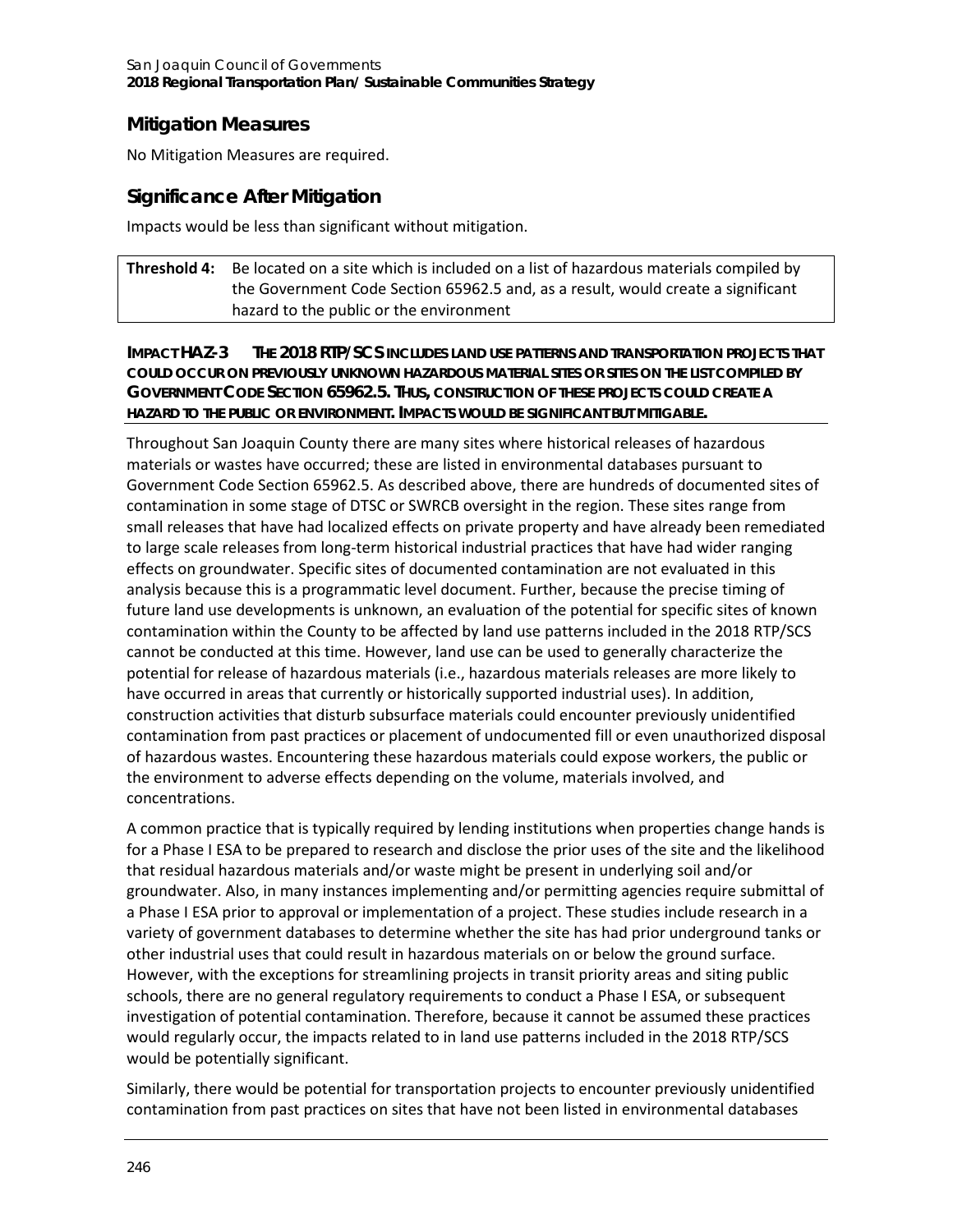pursuant to Government Code Section 65962.5. Thus, the impacts of transportation projects included in the 2018 RTP/SCS would be significant.

### **Mitigation Measures**

For transportation projects under their jurisdiction, SJCOG shall implement, and transportation project sponsor agencies can and should implement, the following mitigation measure developed for the 2018 RTP/SCS program where applicable for transportation projects that would be located on or near hazardous materials. Municipalities in the SJCOG region can and should implement this measure, where relevant to land use projects implementing the 2018 RTP/SCS.

### *HAZ-1 Site Remediation*

If an individual project included in the 2018 RTP/SCS is located on or near a hazardous materials and/or waste site pursuant to Government Code Section 65962.5, or has the potential for residual hazardous materials and/or waste as a result of location and/or prior uses, the project sponsor shall prepare a Phase I ESA in accordance with the American Society for Testing and Materials' E-1527-05 standard. For work requiring any demolition or renovation, the Phase I ESA shall make recommendations for any hazardous building materials survey work that shall be done. All recommendations included in a Phase I ESA prepared for a site shall be implemented. If a Phase I ESA indicates the presence or likely presence of contamination, the implementing agency shall require a Phase II ESA, and recommendations of the Phase II ESA shall be fully implemented. Examples of typical recommendations provided in Phase I/II ESAs include removal of contaminated soil in accordance with a soil management plan approved by the local environmental health department; covering stockpiles of contaminated soil to prevent fugitive dust emissions; capturing groundwater encountered during construction in a holding tank for additional testing and characterization and disposal based on its characterization; and development of a health and safety plan for construction workers.

## **Significance After Mitigation**

With implementation of Mitigation Measure HAZ-1, impacts would be reduced to less than significant because project sites with hazardous material contamination that are previously unknown and not included on the list compiled by the Government Code Section 65962.5 would be identified prior to commencement of project construction. Additionally, prior to commencement of construction, measures to remediate contamination, such as containment and disposal of contaminated soil pursuant to federal and state regulations would be required. These measures would prevent construction workers or other people from substantial exposure to hazardous materials. Thus, impacts would be reduced to a less than significant level.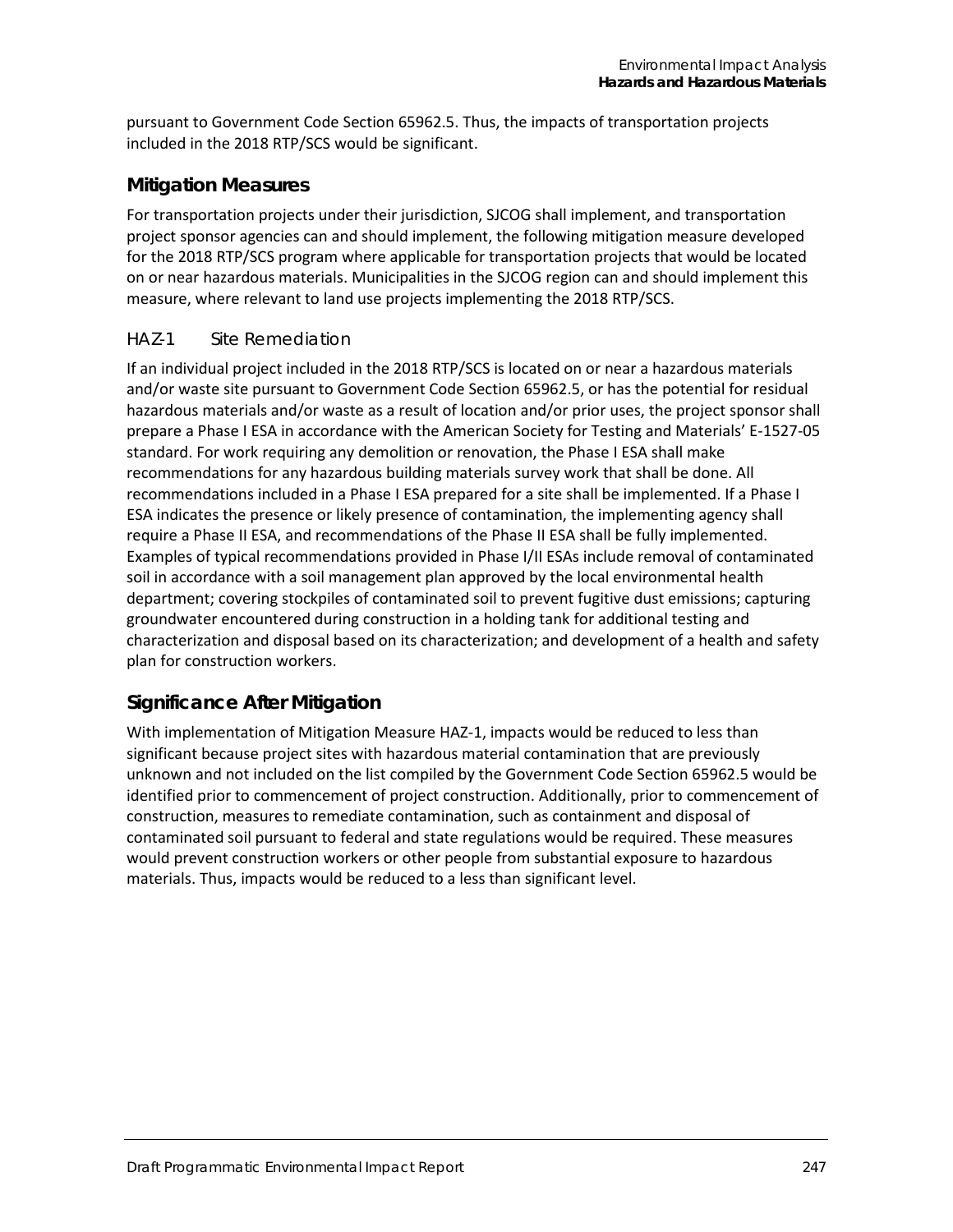| <b>Threshold 5:</b> For a project located within an airport land use plan or, where such a plan has not be<br>adopted, within two miles of a public airport or public use airport, result in a safety<br>hazard for people residing or working in the project area |
|--------------------------------------------------------------------------------------------------------------------------------------------------------------------------------------------------------------------------------------------------------------------|
| <b>Threshold 6:</b> For a project within the vicinity of a private airstrip, result in a safety hazard for                                                                                                                                                         |

people residing or working in the project area

**IMPACT HAZ-4 TRANSPORTATION IMPROVEMENT PROJECTS AND LAND USE SCENARIO ENVISIONED BY THE 2018 RTP/SCS MAY BE LOCATED AT OR NEAR A PUBLIC USE AIRPORT OR PRIVATE AIRSTRIP. EXISTING REGULATIONS AND REGULATORY OVERSIGHT WOULD REDUCE THE INHERENT HAZARD OF DEVELOPMENT NEAR AIRPORTS TO SAFE LEVELS, AND IMPACTS WOULD BE LESS THAN SIGNIFICANT.**

Land use patterns and transportation projects included in the 2018 RTP/SCS may be located at or near a public use airport or a private airstrip. Impacts associated with development at or near existing airports are largely dependent upon site- and project-specific information that is not currently available and would be provided in the future as projects within the 2018 RTP/SCS undergo project level environmental review. However, any development and subsequent planning decisions in proximity to airports would be subject to review under the State Aeronautics Act provided under Public Utilities Code § 21167 et seq. Specific projects that may affect navigable airspace are also subject to FAA review, as outlined under 14 CFR Parts 77.5, 77.7, and 77.9. Additionally, the 2018 RTP/SCS would not change existing land use designations or zoning, and land use development would be subject to existing zoning regulations, including height restrictions. Because there are existing federal, state, and local regulations and oversight in place that would effectively reduce the inherent hazard associated with development near airports to an acceptable and safe level, the impacts of the 2018 RTP/SCS would be less than significant.

## **Mitigation Measures**

No Mitigation Measures are required.

## **Significance After Mitigation**

Impacts would be less than significant without mitigation.

**Threshold 7:** Impair implementation or physically interfere with an adopted emergency response plan or emergency evacuation plan

**IMPACT HAZ-5 TRANSPORTATION IMPROVEMENT PROJECTS AND THE LAND USE SCENARIO ENVISIONED BY THE 2018 RTP/SCS COULD INTERFERE WITH EXISTING EMERGENCY AND EVACUATION. HOWEVER, REQUIRED REGULAR UPDATES TO EMERGENCY RESPONSE AND EVACUATION PLANS WOULD ACCOUNT FOR DEVELOPMENT AND PROJECTS. IMPACTS RELATED TO INTERFERENCE OR IMPAIRMENT OF AN ADOPTED EMERGENCY RESPONSE PLAN OR EMERGENCY EVACUATION PLAN WOULD BE LESS THAN SIGNIFICANT.**

Construction of the land use development and transportation projects included in the 2018 RTP/SCS would require temporary road closures that could impair implementation of, or physically interfere with, an adopted emergency response plan or emergency evacuation plan. Some of the transportation projects may require multiple years to construct. However, standard construction practices include notification of emergency responders where road closures are required. Because road closures are temporary and would be coordinated with emergency responders so that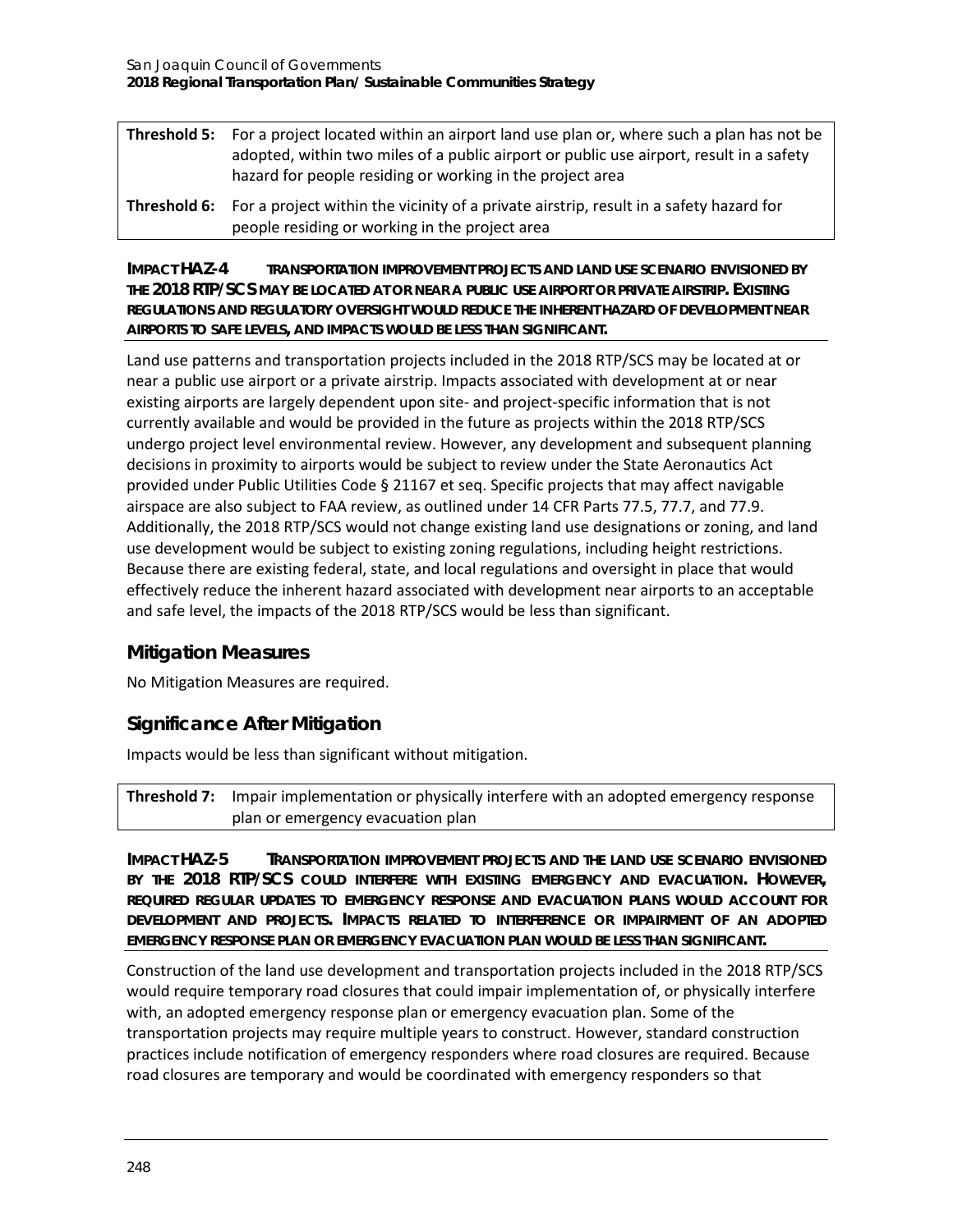alternative evaluation routes could be developed and employed, construction activities would have a less than significant impact.

The land use patterns included the 2018 RTP/SCS emphasize infill and transit-oriented development, which would generally focus growth in existing urbanized areas of San Joaquin County. Thus, population density in urbanized areas would increase, which may improve emergency response by eliminating the need to travel to more rural and dispersed locations in the region. Alternatively, large concentrations of people could also cause adverse effects related to the implementation emergency plans because the increased population may overburden adopted evacuation routes and other emergency response resources. However, the management of emergency response and emergency evacuation plans includes regular updates to these plans that incorporate new or proposed developments. Thus, land use patterns in the 2018 RTP/SCS would be reflected in the regular updates of emergency and evacuation plans applicable to San Joaquin County.

Additionally, the proposed transportation projects would generally increase mobility and circulation capacity and, thereby, have the potential to improve response times for police, fire, and emergency service providers, especially in heavily-congested areas. Overall, congestion for the region is projected to increase between the baseline 2017 conditions and 2042, as discussed in Section 4.14, *Transportation and Circulation*. However, as described above, emergency and evacuation plans are regularly updated to incorporate current conditions. Therefore, potential impacts related to interference with emergency response and evacuation plans would be less than significant.

## **Mitigation Measures**

No Mitigation Measures are required.

### **Significance After Mitigation**

Impacts would be less than significant without mitigation.

**Threshold 8:** Expose people or structures to a significant risk of loss, injury or death involving wildland fires, including where wildlands are adjacent to urbanized areas or where residences are intermixed with wildlands

**IMPACT HAZ-6 THE 2018 RTP/SCS INCLUDES TRANSPORTATION PROJECTS WITHIN AREAS OF MODERATE FIRE HAZARD. INFILL DEVELOPMENT EMPHASIZED IN THE 2018 RTP/SCS AND EXISTING REGULATIONS AND PROGRAMS WOULD REDUCE THE VULNERABILITY OF PEOPLE AND STRUCTURES TO WILDLAND FIRE. IMPACTS WOULD BE LESS THAN SIGNIFICANT.**

As described above, CAL FIRE has mapped areas in the northeast and southwest portions of the San Joaquin County as having moderate or high fire hazard. The 2018 RTP/SCS focuses on infill development, which would concentrate people and structures in existing urbanized areas where the risk of wildland fire is less than in more rural areas where fuels are more abundant. However, not all projects and development included in the 2018 RTP/SCS would be infill projects in urbanized areas, and some projects would inevitably be located in areas at risk of wildland fires.

New construction would be subject to the California Fire Code, which includes safety measures to minimize the threat of fire, including ignition-resistant construction with exterior walls of noncombustible or ignition resistant material from the surface of the ground to the roof system and sealing any gaps around doors, windows, eaves and vents to prevent intrusion by flame or embers. Title 14 of the CCR sets forth the minimum development standards for emergency access, fuel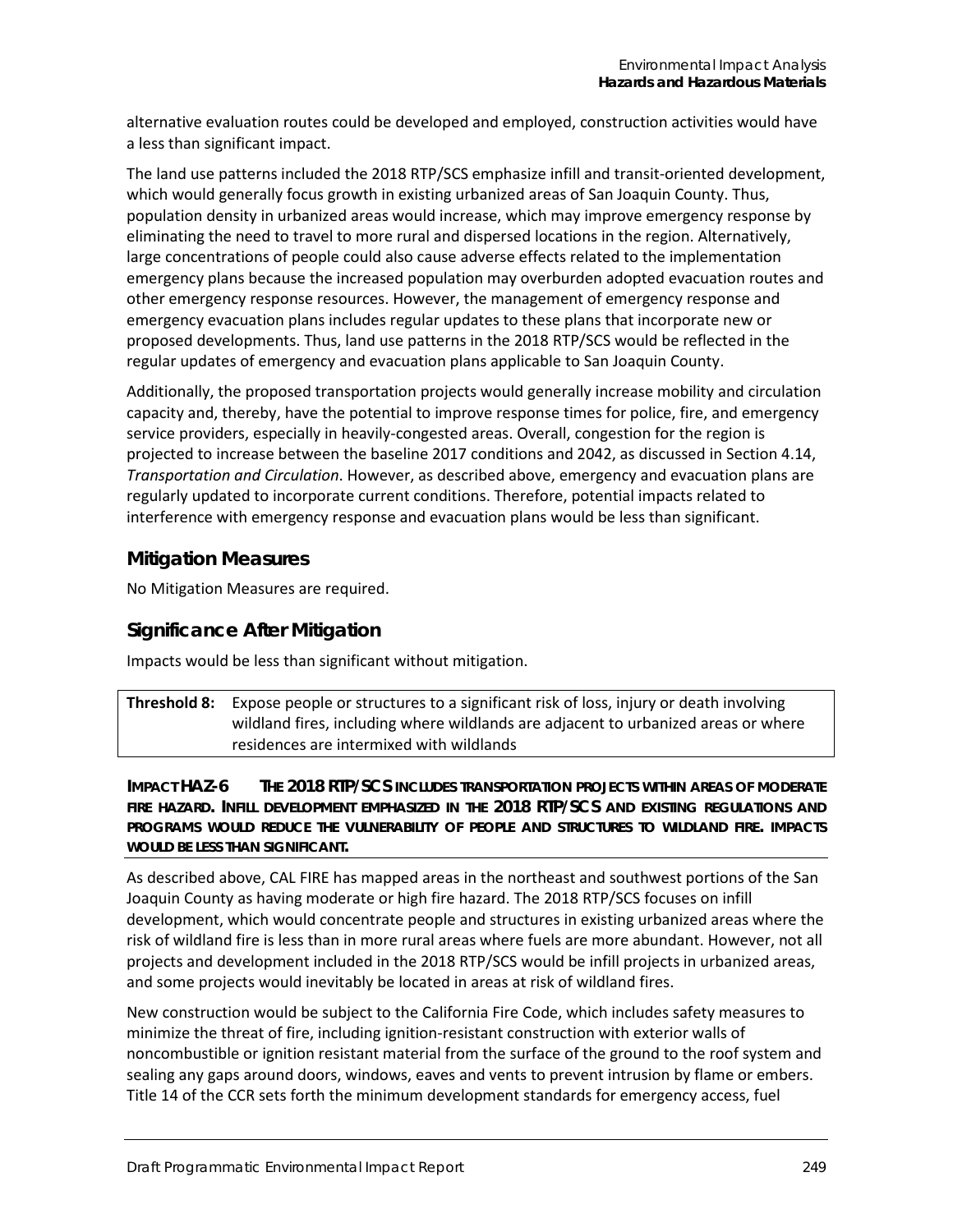modification, setback, signage, and water supply, which help prevent loss of structures or people by reducing wildfire hazards. The codes and regulations would reduce the risk of loss, injury or death from wildland fire, but not entirely. The 2018 RTP/SCS does not direct growth into areas of high fire hazard and with the required adherence to the identified codes and regulations, impacts would be less than significant.

# **Mitigation Measures**

No Mitigation Measures are required.

# **Significance After Mitigation**

Impacts would be less than significant without mitigation.

# **c. Specific 2018 RTP/SCS Projects That May Result in Impacts**

The analysis within this section discusses the potential hazards and hazardous materials related impacts associated with the transportation improvement projects and the land use scenario included in the 2018 RTP/SCS. The projects within the 2018 RTP/SCS are evaluated herein in their entirety and all would be subject to existing federal, state, and local regulations and programs that regulate and manage hazards and hazardous materials. As described above, the 2018 RTP/SCS includes land use development patterns and transportation projects that could increase the transport, use, storage, and disposal of hazardous materials and waste within San Joaquin County. A comprehensive list of specific projects that could increase the transport, use, storage, and disposal of hazardous materials and waste within San Joaquin County cannot be provided in this section because the specific location of land use development projects is undetermined. However, the transportation projects would involve increasing the capacity on roads that the U.S. DOT has identified as hazardous material routes. Increasing the capacity of these roads could increase the amount of hazardous material and waste transported on the roads. Furthermore, construction of any number of the land use development and transportation projects would presumably require the use of petroleum products, at a minimum.

As described above, the land use development and transportation projects could also be located on hazardous material sites, including sites on the list compiled by Government Code Section 65962.5 (i.e., Cortese list). Land use development would also locate structures and people in areas susceptible to wildland fire hazards. However, there are no specific projects that can be listed in this section because the specific timing of land use development projects is undetermined.

As described above, some transportation projects would be located within areas that CAL FIRE has mapped as moderate fire hazard. Additionally, catastrophic fires could occur anywhere in San Joaquin County. Thus, any number of the projects included in the 2018 RTP/SCS could be susceptible to risk of wildland fire impacts, but with adherence to California Fire Code and required construction safety standards, these impacts would be less than significant

# **d. Cumulative Impacts**

Impacts associated with hazards and hazardous materials related to implementation of the 2018 RTP/SCS are analyzed above. Hazards and hazardous materials impacts may be related to: the transport, use, or disposal of hazardous materials; reasonably foreseeable upset or accidental conditions involving the release of hazardous materials; emission of hazardous materials within 0.25 mile of a school; location on an unknown or known hazardous materials site; conflicts with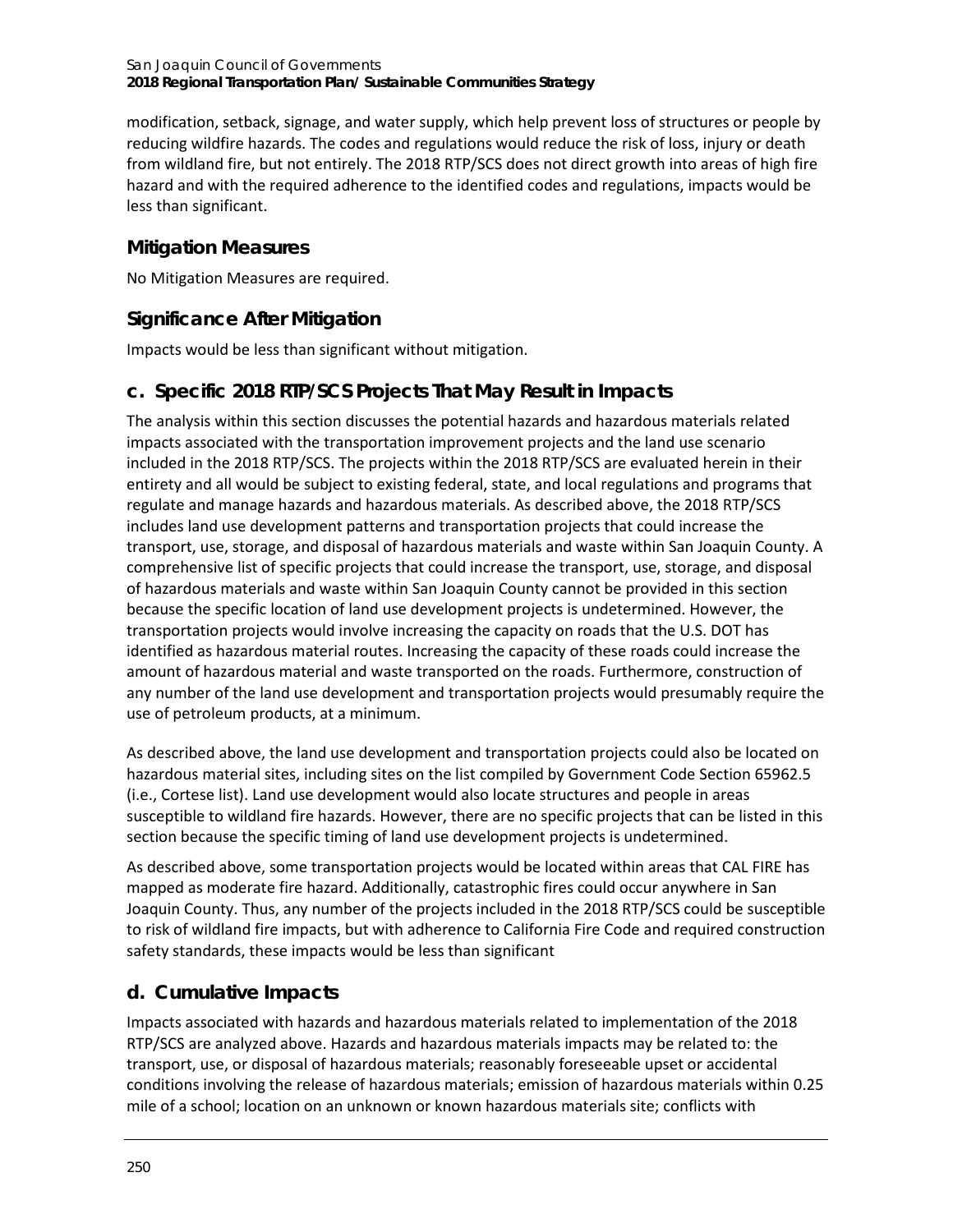emergency response plans; and wildland fires. These effects occur independently of one another, related to site-specific and project-specific characteristics and conditions. Thus, the analysis of hazards and hazardous materials impacts presented above is a cumulative analysis compliant with the requirements of CEQA.

As described above, with implementation of Mitigation Measure HAZ-3, Site Remediation, and mandatory compliance with existing regulations that must occur during project development and operation, including transport, use, disposal of hazardous materials, impacts of the 2018 RTP/SCS would not be cumulatively considerable with regard to hazardous materials and wastes and emergency and evacuation plans.